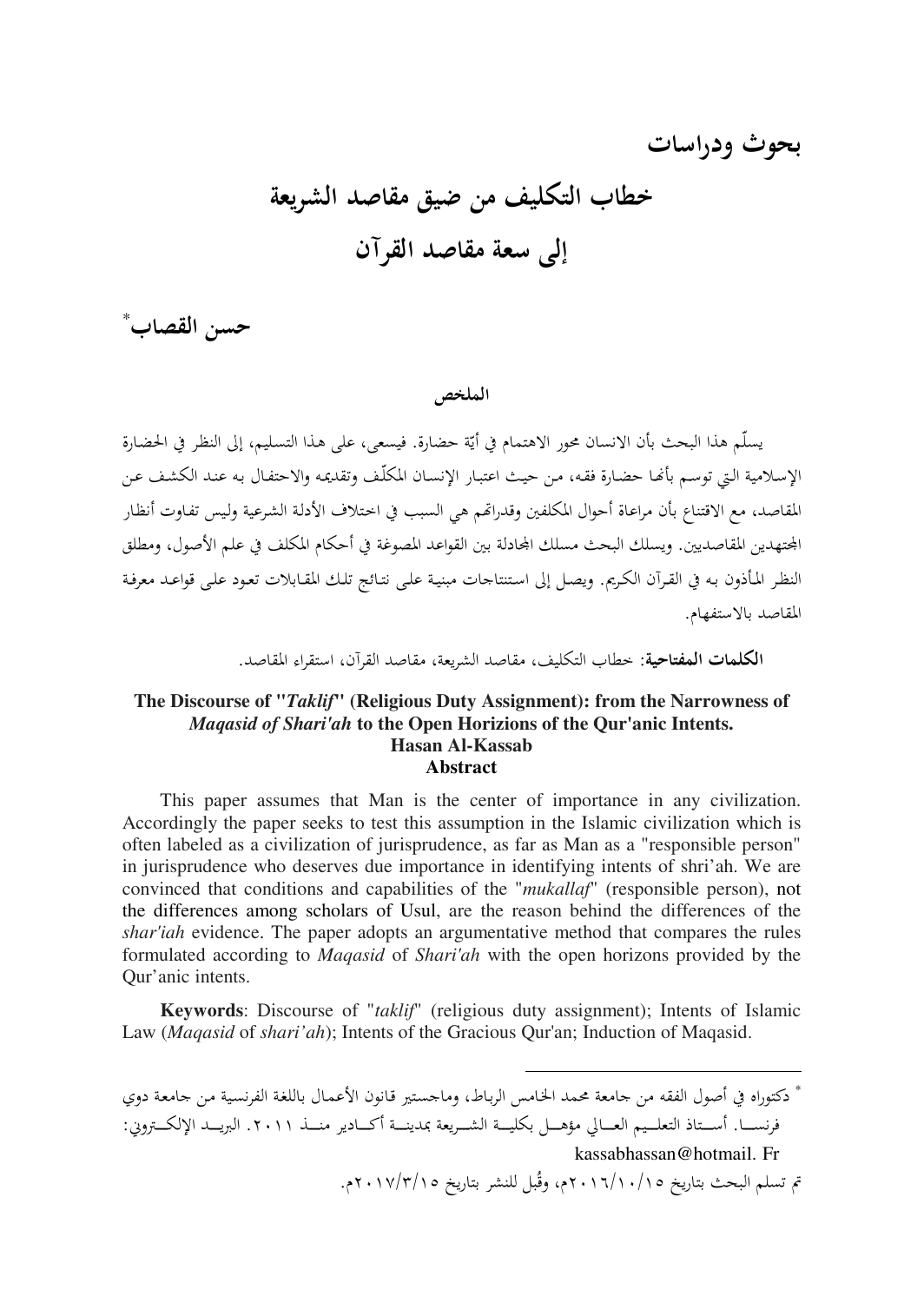#### مقدمة:

مقاصد القرآن هي مطلق المقاصد والغايات والمصالح المتاحة من القرآن المعجز لكل ناظر متدبر، توافر فيه شرط فهم الخطاب. ومقاصد الشريعة هي العلمُ نفسُه المهتم بالمقاصد والغايات والمصالح التي بنيت عليها الشريعة كما توصل إليها العقل المسلم المتخصص –الفقهاء– استناداً إلى مقدماته المنهجية. أما خطاب التكليف فيعمّ في هذا البحث مطلق الخطاب الواصل بسَنن الرسالة، فيتسع مفهوم الخطاب في هذا البحث للأحكام التكليفية الخمسة، لكنه يشمل أيضا خطاب التدبر والاعتبار والاستبصار.

لا يُخشى تعقيبٌ إن قيل؛ إن الحضارة نتاج تأثيرات إنسانية؛ لأنه المعنى الذي يشى به ابتداء المفهوم اللغوي الحائم حول معنى التغيير وإحداثه. بل هو قاعدة "أقل ما قيل" التي تسلَّم بِحاكلٍ نظريات الحضارة؛ فـابن خلدون وتوينيي أو غيرهما في ذلك سواء، وإن اختلف السياق وموقف النظر وعقيدة الباعث. وينبني على ذلك أن منحزات الحضارات ليست إلا مظاهر لتحرر الفاعل المتحرك الذي هو الإنسان، وسمو اعتباره في الحضارة التي يفعل فيها وينفعل.

ولَّمَّاكانت الحضارة الإسلامية حضارة فقه –كما عبر الجابري–، فإنه يلزم سبر هذا البعد الحضاري في العناية بالإنسان ومدى اعتبار رفاهيته وتقدير قدرته وخصوصيته، حتى في امتثاله للتكاليف التشريعية التي يفترض أنحاكلفة تُمتثل من غير نقاش. فهو استفسار إذن عن الكيف الذي تُستوعب به حركة هـذا الفاعـل الحضـاري (المكلَّـف) في ثوابت السياق الحضاري الإسلامي.

ولا بساطَ أمثلَ للتحقـق مـن ذلـك الاستيعاب مـن بسـاط "علـم مقاصـد الشـريعة". ليس بالنظر إلى الاحتفال العارم به وبريق التلفظ بمسمّاه، وإنما لكونه هو أيضا نتاج حركة حضارية، أي مظهـر حضـاري. غـير أننـا إذا مـا استحضـرنا القاعـدة المركزيـة في نظريـات الحضارة من التمييز بين أسس الحضارة ومظاهرها، فإن كون مقاصد الشريعة نتاجأ يحتم الانتبـاه إلى افتقارهـا إلى مواءمـة الأسـاس الباعـث والمتيح لتلـك الحركـة، وهـو في الحضـارة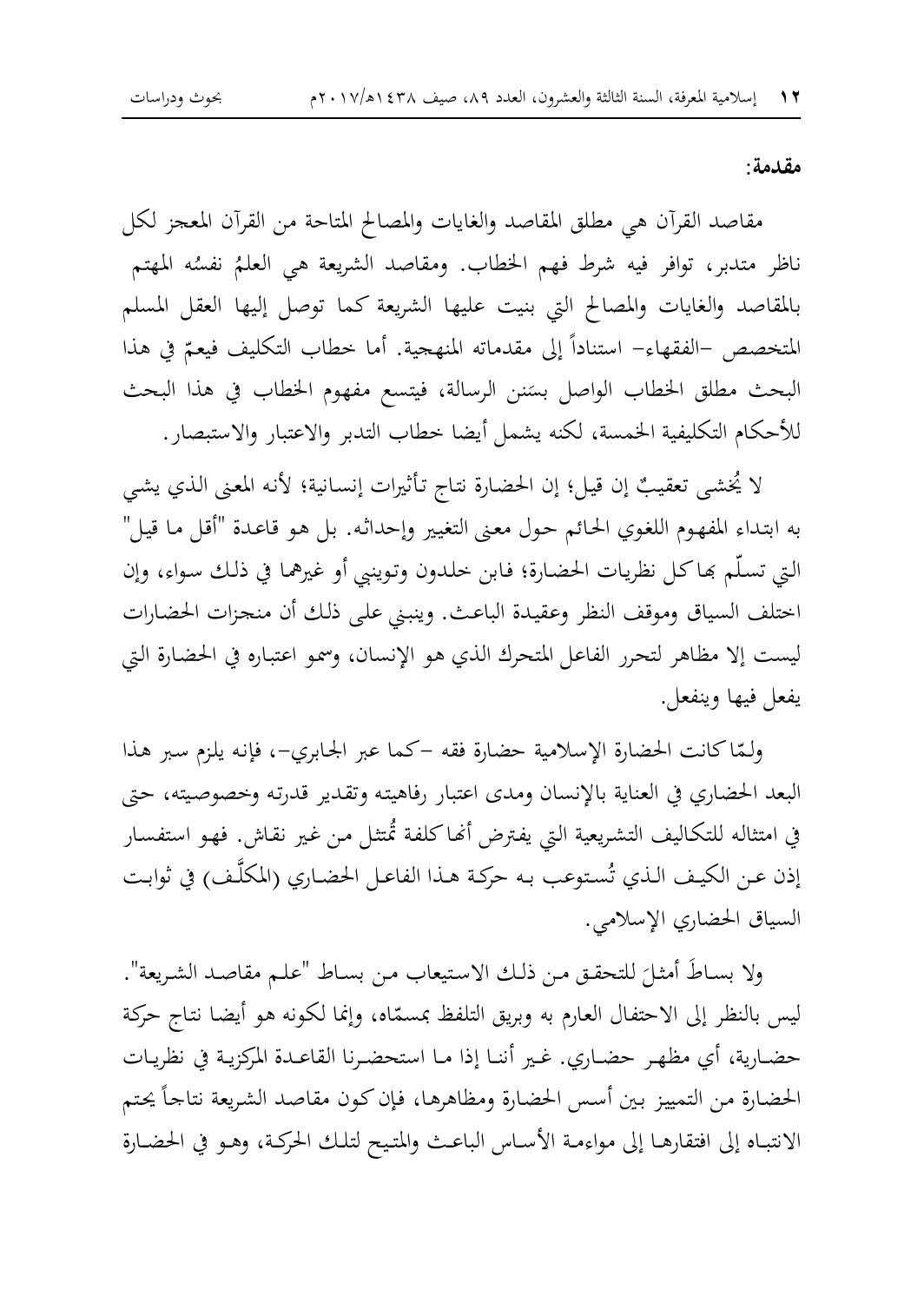الإسلامية القرآن الكريم من غير شك؛ ليس من جهة عدم المخالفة، بل من جهة القدرة على استشراف المتاح.

ونبدأ في تتبع المواءمة بالفرضية المثبطة؛ إذ يقوى ظنِّ أن علم مقاصد الشريعة ببريق البناء النظري وإحكامه –كعلم الأصول قبله–، إنما احتفل بالدليل الدّال مهتمّاً بضبطه وتطويعه. بينما أهمل الإنسان المدلول،حتى حُجب علم المقاصد –بحسب هذا الزعم– عن ساطع القرآن الكريم الذي يجعل الإنسان –كل إنسان– مخدوماً لا حادماً، حتى في تكليفه وابتلائه.

ولَّمّا كانت هـذه الـدعوى جريئـة حـتى ليَظهـرُ أَنَّفـا تفتقـد إلى الرزانـة العلميـة، فـإن الالتفـات إليهـا قبـل اعتبارهـا رهـين بعيـار قضـايا التكليـف علـي مقاصـد الشـريعة، كمـا وردت في بنائها النظري من علم مقاصد الشريعة. كما تُعيّر على مقاصد القرآن المتاحة لكــل نظـر ولــو مــن غــير خبــير ولا مخـتص، بســبب الإذن العــام بالتــدبر في كتــاب الله المسطور.

يساعد في هذه المحاولة وجود بناء نظري مسبق بخصوص التكليف وقضاياه، وهو ما رسمه علماء أصول الفقه. فبه إذن تختبر أبعاد مقاصد الشريعة المتحركة في طباقها كما في انـزياحها عـن مقاصـد القـرآن الكـريم. وهـي قضـايا مناسـبة لاختبـار الكفـاءة التفسـيرية لمـا تأتُّل نظريا عـن مقاصد المكلفـين، خاصـة عنـدما تصـطدم بظنيـة الـدليل الشـرعي وبحركـة اللفظ القرآني العصبي على التنميط والتقعيد والقول الواحد.

لذلك تتعرض هذه المحاولة لثلاث قضايا موجّهة:

– الأولى في بعض المعالم الـمُشكِّكة في وفاق مقاصد القرآن ومقاصد الشريعة.

– الثانيــة لعــرض قضــايا مشــكلة في مباحــث التكليـف كمــا سـلّم بحـا رواد علــم المقاصد، ثم مقارنتها بالسعة المتاحة من مقاصد القرآن العامة.

– الثالثة محاولةٌ في تفسير أسباب انفصام مقاصد الشريعة عن مقاصد القرآن مع محاولة بيان ما يحجب ذاك الفصام من آفاق.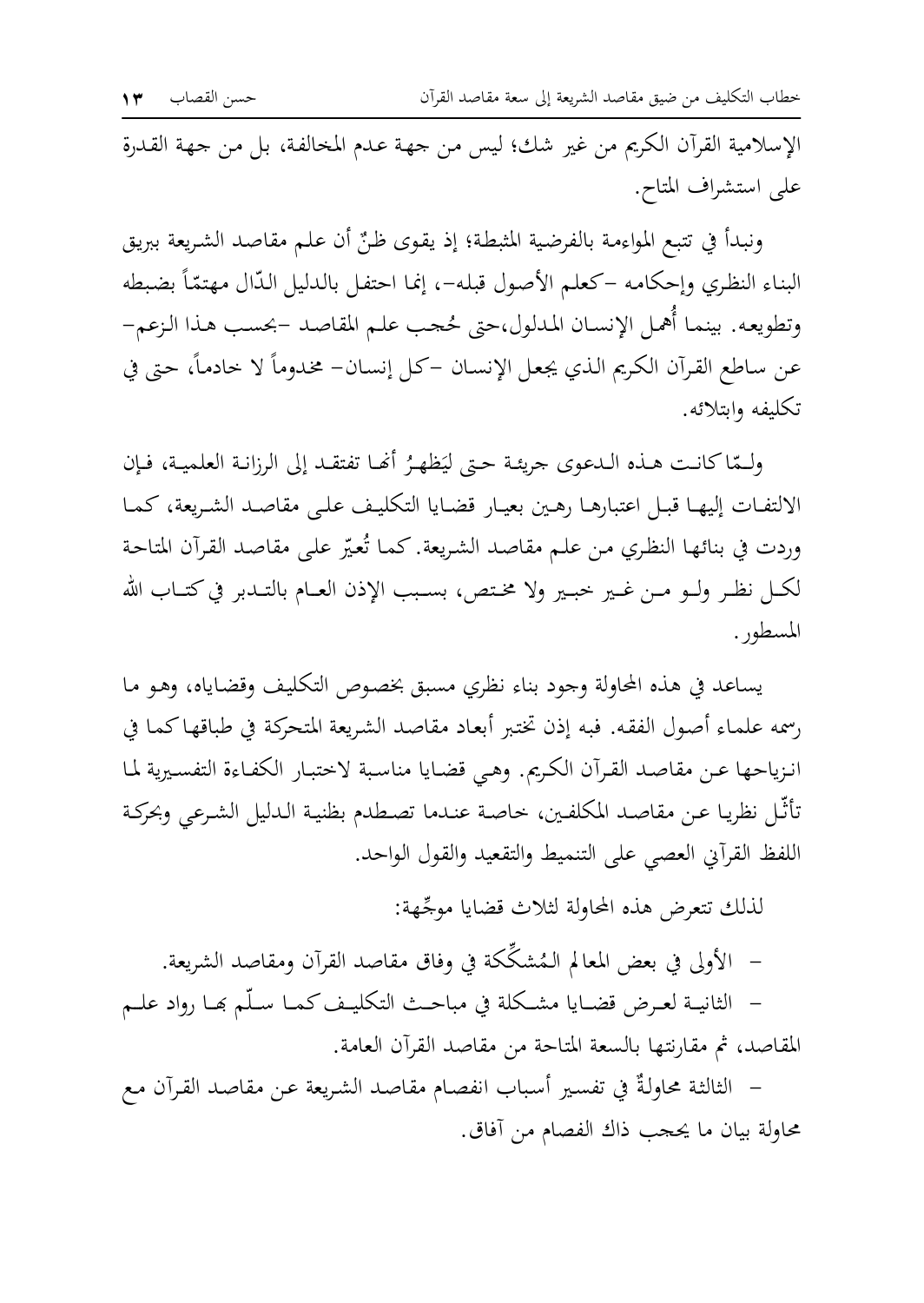أولاً: لمحات من الوصال والفصام بين المقاصدَين

تصح الانطلاقـة مـن التصـريح الـذي يماثـل بـين مقاصـد الشـريعة ومقاصـد القـرآن، فينطلق منه كثير من خبراء المقاصد بوصفه مسلّمة لا تحتاج التفاتاً، بما مفاده أن "ليس هناك مقاصد للشريعة سوي مقاصدِ الكتاب والسنة."` ولعله تصريح مستند إلى عبارة من الشاطبي في وصف كتابه في المقدمة بأنه: "في بيان مقاصد الكتاب والسنة" باعتماد الاستقراءات الكلية، من غير اقتصار على الأفراد الجزئية. <sup>٢</sup>

والذي يعنينا من مفهوم تلك المسلّمة أن تمحضت تَحُمة الذهنية التجزيئة للمفسرين ومن على شاكلتهم ممن حادوا "منهجياً"، بوصفهم محجوبين عن المقاصد الكبرى بسبب انغماسـهم في شـرح ألفـاظ القـرآن الكـريم، وأن منتهـى علمهـم ومبلـغ حظهـم المقاصـدُ التفصيلية للآيات؛ "إذ بيان المعابي والحِكَم المقصودة من كل آية، وكل جملة وكل لفظة قرآنية، هو غرض المفسر من تفسيره.''<sup>۳</sup>

لكن لا بأس تحققاً أن نرجع إلى من عـاني ومـارس وبحـث في القـرآن عـن المقاصـد استقراءً لا تنظيراً.

فهذا برهان الدين البقاعي ينبهنا أن نظن استغناء المقصد الجامع عن المقصد الجزئي؛ فهمـا عنـده وإن كـانـا في الظـاهر غـير متمـاثلين، لكنهمـا متكـاملان "فـلا سـورةَ في القـرآن أعظـمُ مـن الفاتحـة، لأنـه لا مقصـود أعظـم مـن مقصـودهـ. وهـي جامعـة لجميـع معـاني القرآن، ولا يلزم من ذلك اتحاد مقصودها مع مقصوده بالذات، وإن توافقا في المآل، فإنه فرق بين الشيء وبين ما جمع ذلك الش<sub>مىء.</sub>"<sup>؛</sup>

- ٢ الريسوني، مقاصد المقاصد، الغايات العلمية والعملية لمقاصد الشريعة، مرجع سابق، ص٩.
- <sup>؛</sup> البقاعي، برهان الدين إبراهيم. **مصاعد النظر للإشراف على مقاصد السور**، تحقيق: عبد السميع محمد أحمد حسنين، الرياض: مكتبة المعارف، ط١، ١٤٠٨ه، ج١، ص٤٩.

<sup>&#</sup>x27; الريسوني، أحمد. م**قاصد المقاصد، الغايات العلمية والعملية لمقاصد الشريعة**، بيروت: الشبكة العربية للأبحاث والنشر، ۲۰۱۳م، ص۷.

٢ الشاطي، أبو إسحاق. ا**لموافقات في أصول الشريعة**، تحقيق: عبد الله دراز، بيروت: دار الكتب العلمية، ط١، ۱۱؛۱۵، ج۱، ص۲۳.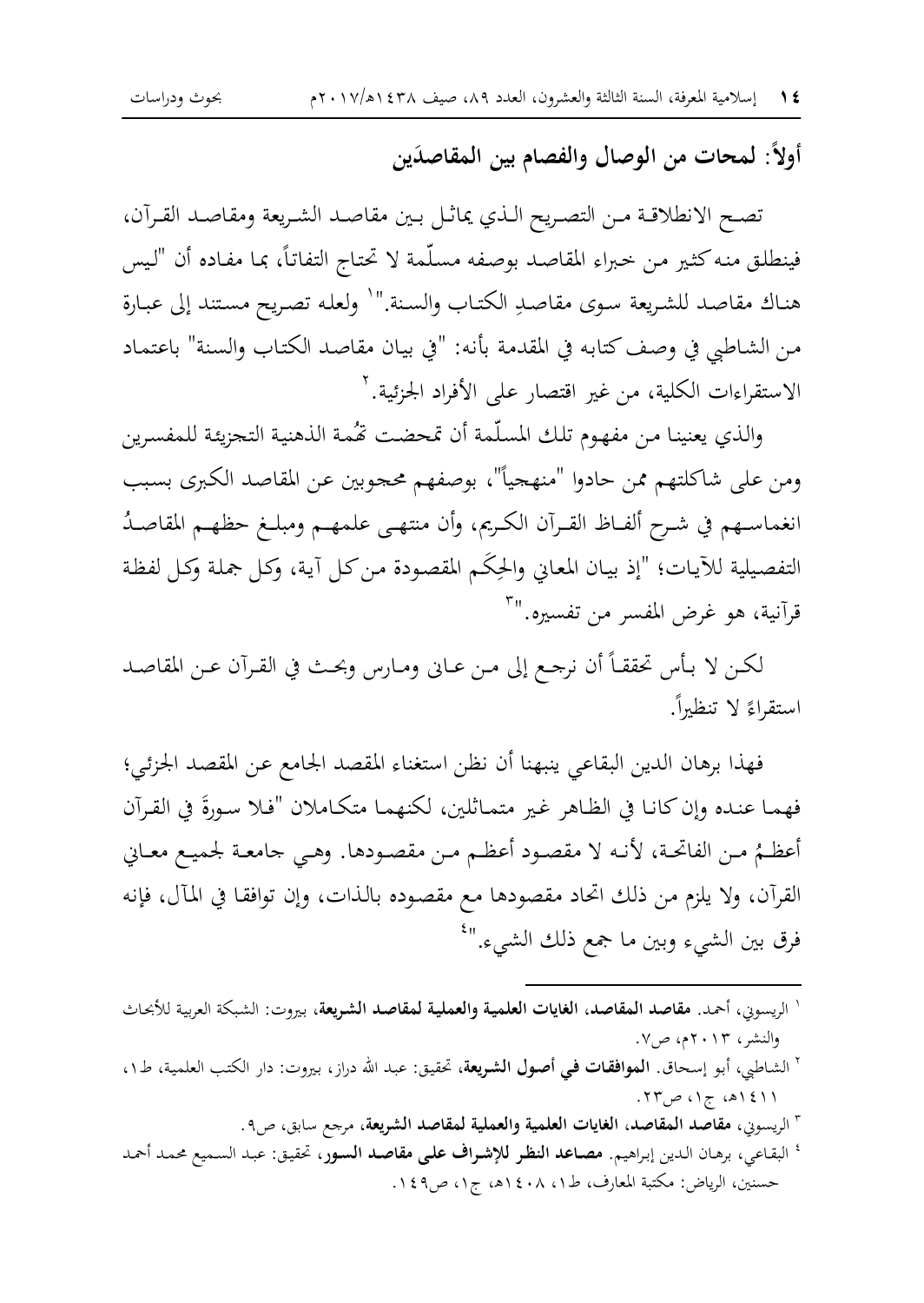ثم إن "حركة" اللفظ القرآني ما هي إلا اعتبار لحال المخاطب المكلف، ولتنوعه تنوع الخطاب؛ فلا مقاصد أسمى من تتبع هذه التصاريف وتذوق تفلتها، في كشف قواعدها العصية على التقعيد. فهذا أبو حامد الغزالي يحسن الإفصاح عن هذا التنوع لما نبّه في آداب تـدبر القـرآن أن كـلام الله ﷺ "بحسـب مشــاهدة الكلمــات والصـفات يتقلـب في احتلاف الحالات وبحسب كل حالة منها يستعد للمكاشفة بأمر يناسب تلك الحالة ويقاربها؛ إذ يستحيل أن يكون حالة المستمع واحداً والمسموع مختلفاً؛ إذ فيه كلام راض وكلام غضبان وكلام منعم وكلام منتقم وكلام جبار متكبر لا يبالي وكلام حنان متعطف لا يهمل."

وعليه فإن ذلك التحقير للتفريع والتحول والتقلب في التفسير بتقلب أحوال اللفظ المعجز، هـو بسـاط المقاصـد علـى التحقيق. لأنه يسعى إليهـا بالتأسيس لا بـالتحليق. بـل إن التفسير `` هو الأنسب والأوعب لمقاصد الشريعة لأنه الغرض منه حقيقة. ونحتمي في ذلك بتصريح قـوي للعـز ابـن عبـد السـلام حـين جعـل مـراد علـم التفسـير حقيقـة هـو "الوقوفُ على مقاصد القرآن، المفيدُ للأمور الدينية."`

ويشجع على المضى في هذا الاعتبار للمخالفة ما نحده من رواد المقاصد القريب عهدنا بَهم –خاصة ابن عاشور ورشيد رضا–؛ فقد كشفا مقاصدَ للقرآن غير محققة في كتب المقاصد. ولعـل أهمهـا تنبههمـا إلى سـاطع خطـاب التكليـف الجمـاعي في القـرآن الكريم، ثم تنبيههما إلى لزوم الاحتفال به أكثر مما يحتفي به خطاب الأفراد الذي لم تخرج عنه مقولات عموم الأصوليين. فالفضل في إتاحة ذاك التنبيه هو مرة أخرى لعلم التفسير؛ إذ فيه اندحرت عندهما بعض المقولات الأصولية؛ فصرحا أحياناً و أضمرا أحايين أن علم المقاصد نفسه يلزمه أن لا يذهل كذهول أصول الفقه عن آفاق التكليف الرحبة.

<sup>°</sup> الغزالي، أبو حامد. **إحياء علوم الدين**، بيروت: دار المعرفة، ٤٠٣ هـ/١٩٨٣م، ج١، ص٣٣٢.

<sup>&</sup>lt;sup>7</sup> لسنا نقصد أن ما ورد بكتب التفسير هو الموئل في هذا الكشف، فلا يخفي على أحد ما تحمله طيات كثير منها من ترّهات، وتأويلات مضحكة مبكية. بقدر ما نقصد أن هذا العلم –الذي لا أصول له كما أثر عن الإمام أحمد– هو المحال الطبيعي لذلك الكشف.

<sup>&</sup>lt;sup>٧</sup> ابن عبد السلام، عز الدين. **قواعد الأحكام في مصالح الأنام**، بيروت: دار المعرفة، ج٢، ص١٩٠.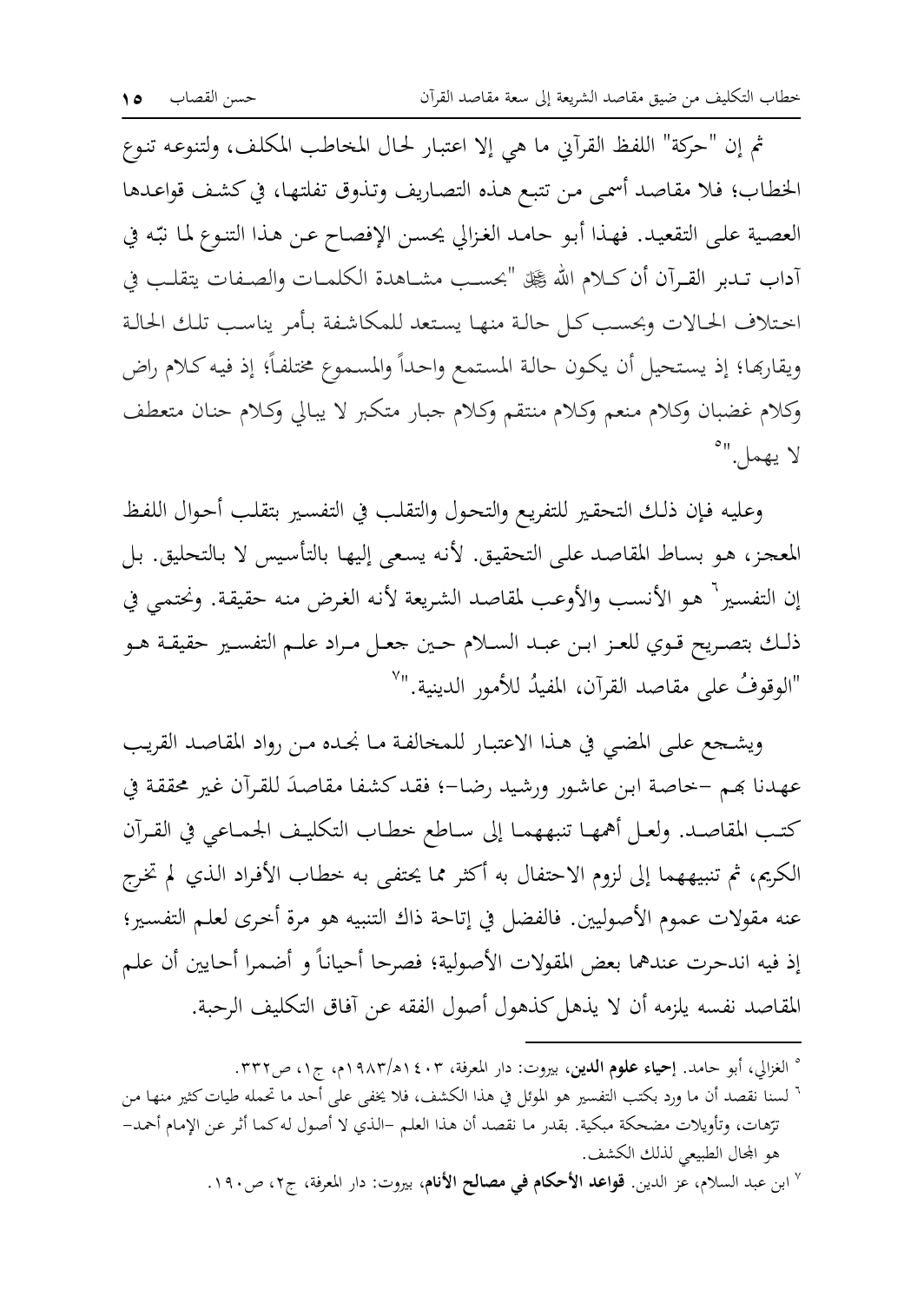أشار محمد الطاهر بن عاشور إلى القضية في غير موضع وغير ما مرة، لكن نكتفي بما ورد في المقدمـة الرابعـة مـن مقـدمات تفسـيره لبيـان مقاصـد القـرآن، مسـتدلاً بقـول الله تعــــــــــــــالى ﴿وَنَزَّلْنَاعَلَيْكَ ٱلْكِتَبَ تِبْيَنَالِّكُلِّ شَيْءٍ وَهُدَى وَرَجْمَةَ وَيُثْرَىٰ لِلْمُسْلِمِينَ ﴾ (النحـل:٨٩). بـأن كـان المقصـد الأعلـى مـن القـرآن الكـريم صـلاح الأحـوال الفرديـة والجماعية، وأمـا الصـلاح العمـراني فهـو أوسـع مـن ذلـك كلـه؛ لأنـه لحفـظ نظـام العـالم الإسلامي على وجه يحفظ مصالح الحميع. ^

ولقد انحلي له ذلك أيضاً في معرض بيان مقاصد القرآن الثمانية التي انتهى إليها استقراؤه. بخاصة في المقصد الثالث الذي هو التشريع، حين انتبه إلى أنها أحكام خاصة وعامة؛ وفي المقصد الرابع الموسوم بسياسة الأمة الذي قال فيه باب عظيم في القرآن، القصدُ منه صلاح الأمة وحفظ نظامها. وأيضاً في المقصد السادس الذي هو التعليم بما يناسب حالة عصر المخاطبين، وما يؤهلهم إلى تلقي الشريعة ونشرها.

أما رشيد رضا؛ ففارس آخر استفاد وانتبه إلى تنوع التكليف بتنوع الخطاب وأن منه عامّاً وخاصّاً، وأن كثـيراً مـن العـام مغفـول عنـه، ففـي تفسـيره قـول الله تعـالي ﴿أَتَأَمُّرُونَــِ ٱلنَّاسَ بِٱلۡبِرِّ وَتِسۡوَنَ أَنفُسَكُمۡ وَأَنتُمۡ تَتَلُونَٱلۡكِحَتَبَۚ أَفَلَاتَعۡقِلُونَ۞﴾ (البقـرة: ٤٤) قـال رحمـه الله: "الخطاب عام لليهود الذين كان هذا حالهم، وعبرةٌ لغيرهم؛ لأنه منبئ عن حال طبيعية للأمم في مثل ذلك الطور الذي كانوا فيه، ولذلك كان القرآن هدايةً للعالمين إلى يوم الدين، لا حكايةَ تاريخ يقصد بما هجاء الإسرائيليين، فلتحاسب أمة نفسها في أفرادها ومحموعهـا؛ لــئلا يكــون حالهـا كحـال مـن ورد الـنص فـيهم، فيكـون حكمهـا عنـد الله كحكمهم؛ لأن الحزاء على أعمال القلوب والحوارح، لا لمحاباة الأشخاص والأقوام أو معاداتهم."أ

ومهما يكن من هذه الإشارات التي لم يقصد منها إلا وجه الشاهد على أن الإذن العـام في تـدبر القـرآن أرحـب وأسـعف في اكتشـاف مقاصـد تضـيق عـن الحـد المشـاد بـه

<sup>^</sup> ابن عاشور، محمد الطاهر. ا**لتحرير والتنوير**، تونس: الدار التونسية للنشر، ١٩٨٤م، ج١، ص٣٨.

<sup>°</sup> رضا، محمد رشيد. **تفسير القرآن الحكيم "تفسير المنار**"، القاهرة: الهيئة المصرية العامة للكتاب، ١٩٩٠م، ج١، ص٧٤٧.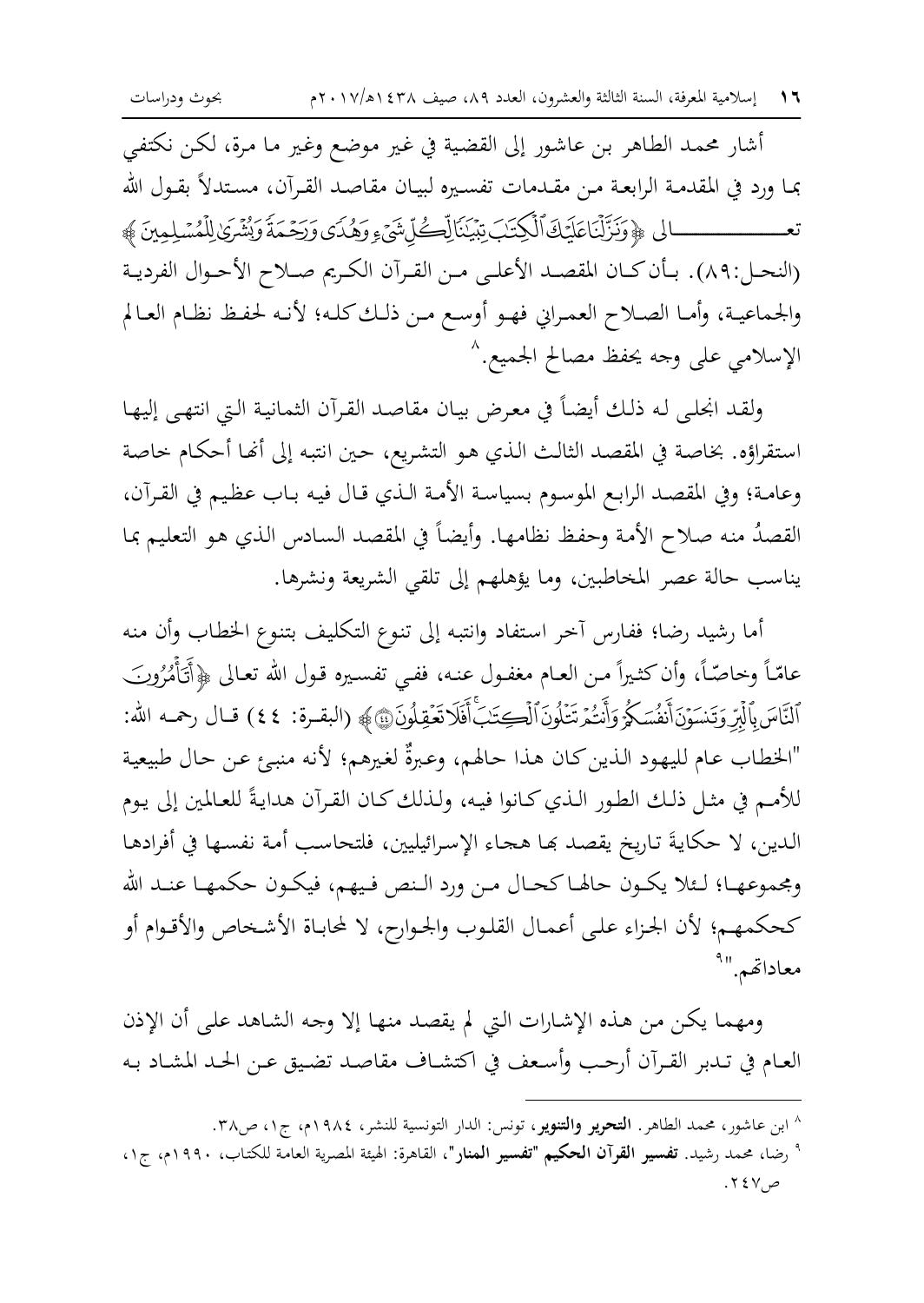تنظيراً. ثم إن المفسرين، وهـم منغمسـون في تحزيئيتهم وذهـولهم عـن المقاصـد طوعـاً وكرهـاً، إنما تزيّوا بزي القرآن وأذعنوا لحركة اللفظ فيه، التي تأبي التنميط والتقعيد الساذج البسيط. فنسى من نسبي من الأصولييين المهتمين بالقول الواحد وترجيح الأقوى من الأدلة على القوى، أن التفلت نفسه مقصد القرآن.

وفي هذا الخضم، نضطر أن نعود إلى تنبه محمد الطاهر ابن عاشور؛ إذ قلب تممة تفكيك الألفاظ وإهمال السياق والغفلة عن تنوع الخطاب إلى الأصوليين أنفسهم. قال: "ومن هنـا يقصـر بعـض العلمـاء، ويتوحَّـل في خضـخاض مـن الأغـلاط حـين يقصـر في استنباط أحكام الشريعة على اعتصار الألفاظ، ويُوجِّه رأيه إلى اللفظ مقتنعاً به، فلا يزال يُقلِّبه ويُحلله ويأمل أن يستخرج لبه، ويهمل ما قدمناه من الاستعانة بما يحف بالكلام من حافـات القـرائن والاصـطلاحات والسـياق."`` ليتـابع أن الغفلـة عـن أسباب الـورود وعـن المقام الخاص بكل أية وحديث، تؤدي إلى كثيرٍ من الاضطراب والحرج على المسلمين، وهـو مـا أوقـع في مشكلات كثـيرة لم تـزل –علـي حـد تعبـير ابـن عـاشـور– "تُعْنـت الحْلـق وتُشجى الحلق."

ومـا أكثـر مـا يكـرّ نبهـاء علـم المقاصـد علـى قاعـدة التطـابق بـين مقاصـد الشـريعة ومقاصد القرآن بالنقض، فيقرّون متجردين بضيق المقولات الأصولية في حفظ المقاصد نفسـها، مقارنـة بثمـرة المتـاح مـن القـرآن الكـريم ومقاصـده،كما في معـني حفـظ العقـل، "ومعلوم أن علماء التشريع –أعنى الفقهاء والأصوليين– مجمِعون على أن حفظ العقل هو أحد المقاصد الكلية الضرورية للشريعة الإسلامية. ومما لا شكَّ فيه، أن كل ما هو مقصد للشريعة، فهو مقصد للقرآن وأصلُه في القرآن. غير أن ما أعنيه الآن مختلف عن مرادهم بحفـظ العقـل، الـذي ينصـرف غالبـاً إلى الحـد الأدنى الضـروري للعقـل، ويكـاد ينحصـر عندهم في تحريم المسكرات والعقوبة عليها. فما أعنيه ليس متعلِّقاً بحفظ أصل العقل، وإنما أعني: تقويم منهج التعقل والتفكير."''

وحتى لا تحجبنـا الوسـيلة عـن المقصـد، فـإن الـذي يعنينـا مـن تصـريح المقاصـديين أنفسهم، هـو أَصَّم لما خاضوا في التفسير نظـروا في القـرآن فوجـدوه لا ينضبط للهـدف

`` ابن عاشور، محمد الطاهر. مقاصد الشريعة الإسلامية، تونس: الدار التونسية للنشر، د.ت، ص٢٤.

<sup>``</sup> الريسوني، مقاصد المقاصد، الغايات العلمية والعملية لمقاصد الشريعة، مرجع سابق، ص٢٠.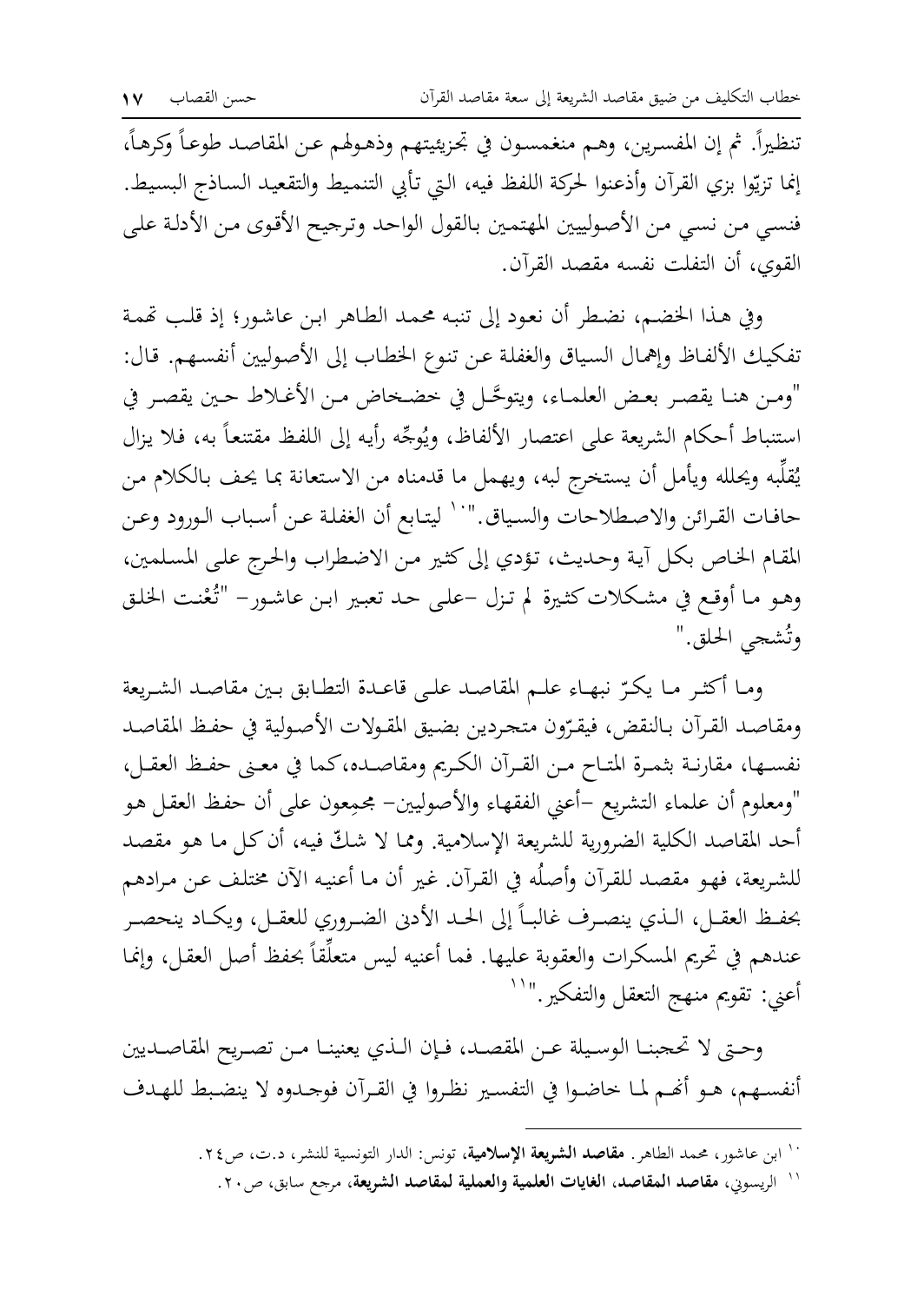المسبق، فيصعب منه استخراج المقاصد الأصلية التي قالوا هي ما تكرر من القرآن، وأن السنة النبوية ليست مظنة لها ابتداء. فكانت فيمـا يظن بدايـة انفصـام مـن جهـة مجـال النظ .

أما من جهة وسيلة النظر، فإن ما يجعل مقاصد الشريعة تنفصم عن مقاصد القرآن –بحسب الزعم المهيمن على هذا البحث– أن علماء المقاصد قد تركوا مباحث التكليف على ما دبِّجه الأصوليون، وأولهم الشاطبي نفسه. فإنه كما قال محمد الفاضل ابن عاشور: "ولم يأت في كتـاب الأحكـام بجديـد"، وأنـه ظـل يـردد المقـولات نفسـها الـتي وردت عنـد الأصوليين في معنى الرحصة وغيرهـا إلا مـاكـان مـن عمـق النظـر وسمـو البيـان، وكـذلك حصل منه في القسم الرابع وهو قسم الأدلة والقسم الخامس قسم الاجتهاد فلقد رجع إلى النطاق الضيق من علم أصول الفقه الذي كان ينتقده أولاً في مقدمته."``

بل إن هذا الذي لحظه محمد الفاضل بن عاشور على الشاطبي يُلحظ على والده أيضـاً، فضـلاً عـن أن يلحظ علـى الدراسـات الجامعيـة والبحـوث الأكاديميـة المقامـة علـى أعمال الرُّواد؛ فحتى إذا اختص بعضها بمقاصد المكلف بياناً وشرحاً وتعميقاً، فإنما يقع ذلك بتسليم مطلق بما سطر في علم الأصول عن أحكام التكليف. "`

فإلى تلك المباحث إذن، نستفسرها وقد علقنا عليها كل اضطراب. لعل بالتمثيل ببعض قضاياها يقوى هذا الزعم الذي انطلقنا منه أو يخبو.

ثانيـاً: قضـايا مشـكلة فـي التكليـف بـين منطلقـات مقاصـد الشـريعة وآفـاق مقاصـد القرآن

لا يُعمينا ادعاء الفصام عن الإشادة بما اختص به المقاصديّون عن عموم الأصوليين من التنبه إلى القدر المشترك في التكليف بين المقاصدَين.

<sup>&</sup>lt;sup>۱۲</sup> ابن عاشور، محمد الفاضل. **محاضرات**، تونس: النشر الجامعي، ۱۹۹۹م، ص۳٦۲–۳٦٤.

١٣ وتلك قضية أخرى ليست هذه المحاولة موضوعاً لها، فيُكتفى منها هذه الإشارة من غير طلب استدلال إلى حين.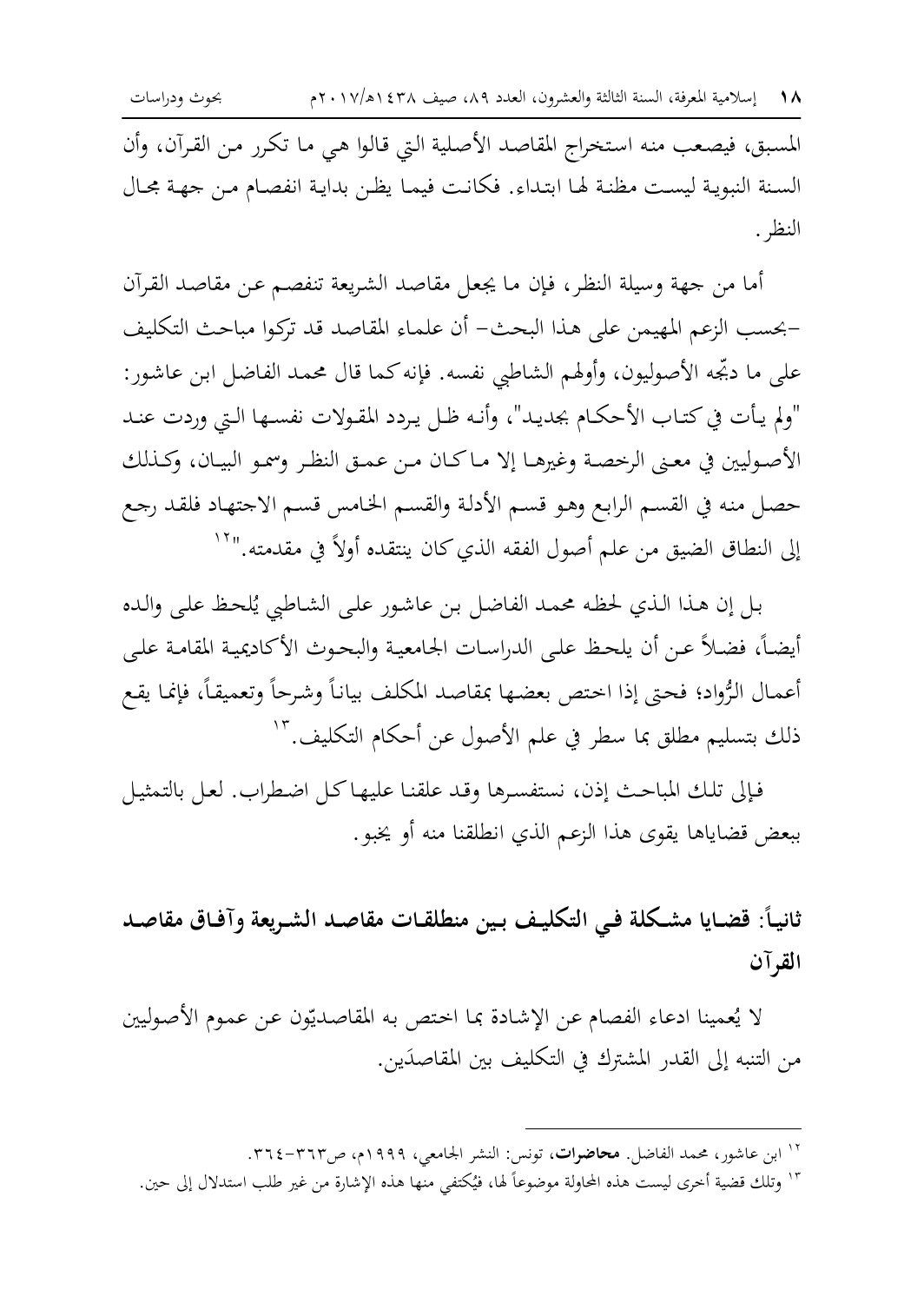إن فقهـاء المقاصـد –لله درّهـم– قـد اكتشـفوا مـن القـرآن أن التكليـف عـام وخـاص، وأنه أعمـق ممـا سـطر في قصـد المكلـف؛ إذ في القـرآن الكـريم معـايير أخـرى للتكليـف لا تسعها شروط التكليف الواردة عند الأصوليين، وشرط القدرة منها حاصة. فلقد وقفوا علـى قضـايا قويـة، كـمـا في مسـألة النيـة الـتي تصـيّر العمـل تكليفـاً أي امتثـالاً؛ فيعلِمنــا الشــاطـي أن "العلــم إذا تعلـق بـه القصـد تعلقـت بـه الأحكــام التكليفيـة، وإذا عـري عـن القصد لم يتعلق به ش<sub>مىء</sub> منها".<sup>١٤</sup>

وبِمذا، فالشهادة بتأثير المكلف في التكليف ناصعة، ما دام مدار التكليف على "أن يكـون المكلـف عبـداً لله اختيـاراًكمـا هـو عبـد لله اضـطراراً."°` ليتحصـل مـن ذلـك أن التكليف العام هو الذي لا فرق فيه بين المكلفين، وأهم خصائصه أن الاختلاف فيه غير جائز لعصمة مصدره وقطعية دلالته. لذلك فأحكام هذا التكليف لا تخرج عن حالين: أمرٌ ونَّفي. فيكون التعبير فيها بالإلزام مقبولاً. أما التكليف الخاص فهو ما تسعه مقاصد القرآن؛ إذ مقتضاه أن جميع المكلفين لا يخرجون عن قسمين؛ قوي وضعيف من حيث إيمانه أو جسمه في كل عصر ومكان. وبعبارة عبد الوهاب الشعراني "فمن قوي خوطب بالتشديد والأخذ بالعزائم، ومن ضعف منهم خوطب بالتخفيف والأخذ بالرخص، وكل منهما حينئذ على شريعة من ربَّمم وتبيان.''`` وهو ما عبّر عنه الإمام الشاطبي جلياً فيما فصّله في معاني قصد الشارع من دحول المكلف تحت التكليف، وكذلك فعل في المسألة الخامسة من مقاصد وضع الشريعة للإفهام بمقتضاها؛ إذ نحده يصرّح بوحود تراتبية في التكليف. قال: "فليس من له مزيد فهم كمن لا مزيد له، ولكن الجميع جار على أمر مشترك، والاختصاص فيها هبات من الله لا تخرِج أهلها من الأمر المشترك.''`` فأصحاب التكليف الخاص –كما لخظ– يدخلون مع غيرهم في التكليف العام، ويمتازون بزيادات في ذلك الأمر المشترك ذاته. وهـذه الزيـادات هـو مـا يستخلصه المجتهـدون مـن الإجمـال الواقع في الشريعة، بدليل قول الشاطبي نفسه: "إن ذلك المزيد أصله الأمر المشترك."^'

> ،<br><sup>،</sup> الشاطبي، **الموافقات**، مرجع سابق، ج٣، ص١٠. <sup>10</sup> المرجع السابق، ج٢، ص٢٨٨. <sup>١٦</sup> الشعراني، عبد الوهاب. **الميزان الكبرى**، بيروت: دار الفكر، د.ت، ج١، ص٦٣. <sup>١٧</sup> الشاطبي، **الموافقات**، مرجع سابق، ج٢، ص٧٠. ١٨ المرجع السابق، الصفحة نفسها.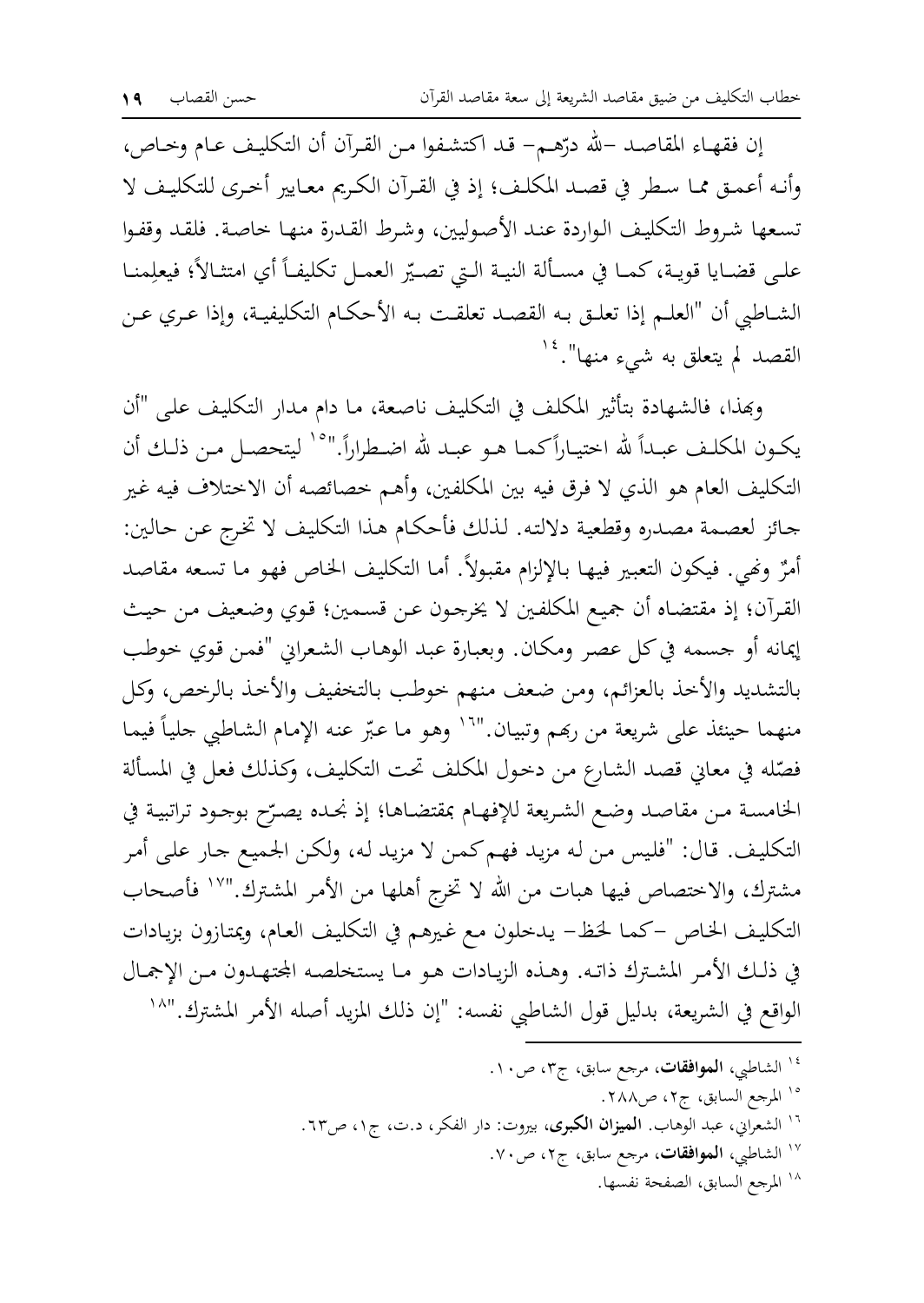• ٢ إسلامية المعرفة، السنة الثالثة والعشرون، العدد ٨٩، صيف ٤٣٨ (١٧/١١٧م

بحوث ودراسات

ومع ذلك فإن العين لا تخطئ أن حجاب المقولات الأصولية كثيف. وأول ذلك أن هذا التنبّه من علمـاء المقاصـد إلى تنـوع التكليف، لم يـثن عـن التمسـك بـالتعريف الـرائج عند الأصوليين من أن "التكليف هو إلزام بما فيه كلفة."<sup>١٩</sup>

فـبغض النظـر عـن تـأثر تعريـف الأصـوليين نفسـه بـالاختلاف اللغـوي في معـاني التكليف، فإن أول ما يثير فيه أن التعبير بالإلزام يضيق عن معاني التكليف الواسعة، لأنه يخرج أحكام المندوب والمكروه التي لا إلزام فيهما إن التُزم التعريف. بينما التعبير بالخطاب يـدخلهما؛ إذ إن كـلاً مـن المنـدوب والمكـروه مـأمور بَممـا علـى التحقـق. ثم إن الأهميـة القصوى التي يكتسيها تعريف التكليف بأنه خطاب الأمر أو النهي هو إتاحته تقسيم التكليف نفسه إلى تكليف عام وتكليف خاص الذي تقدم تنبّه رواد المقاصد إليه، وهو تقسيم من صميم مقاصد القرآن كما قد يتضح. وهو التقسيم الذي عبّر عنه ابن عاشور أيضا بالأحكام العامة والخاصة، فكانت تلك إضافته الخاصة في صرح علم المقاصد، وهو الذي انبرى للمقاصد الحزئية للأبواب الفقهية المختلفة.

وعلى كل حال، فإن الاعتبارات التي اقتضاها التمييز بين المقاصدَين في التكليف لن تتميز بوضوح إلا بالتطرق إلى مباحث شروط التكليف كما يقدمها الأصوليون، معتمدِ علماء المقاصد في مباحث التكليف التفصيلية.

١ . شروط التكليف بين مقاصد الأصوليين ومقاصد القرآن:

إن الإلحـاح علـى الجـانـب العملـى في ادّعـاء السّـعة في مقاصـد القـرآن يجعلهـا مخالفـة حتماً لكثير من تفريعات جمهور الأصوليين، فكل الشروط التي تكلفها الأصوليون في هذا القسم تحصيل حاصل، ولا تعدوٍ أن تكون ترفأ نظرياً، مادام الجميع متفق على أن الحرج مرفوع في الشريعة. فإن الله تعالى قال: ﴿وَمَاجَعَلَ عَلَيۡڪُمۡڨِۚالَّذِينِ مِنۡ حَـرَجِ ﴾ (الحـج:٧٨)، وأما من شروط المكلَّف، فإن مقاصد القرآن بما يشهد لها صريح القرآن المحيد لا تحتفظ لنا فيها من بين شروط الأصوليين كلها إلا بشرطي القدرة والفهم.

<sup>&</sup>lt;sup>١٩</sup> الجويني، أبو المعالي عبد الملك. **البرهان في أصول الفقه**، تحقيق: عبد العظيم الديب، القاهرة: دار الأنصار، ط٢،  $.1.5 - 1.1 = 0.12 + 1.1$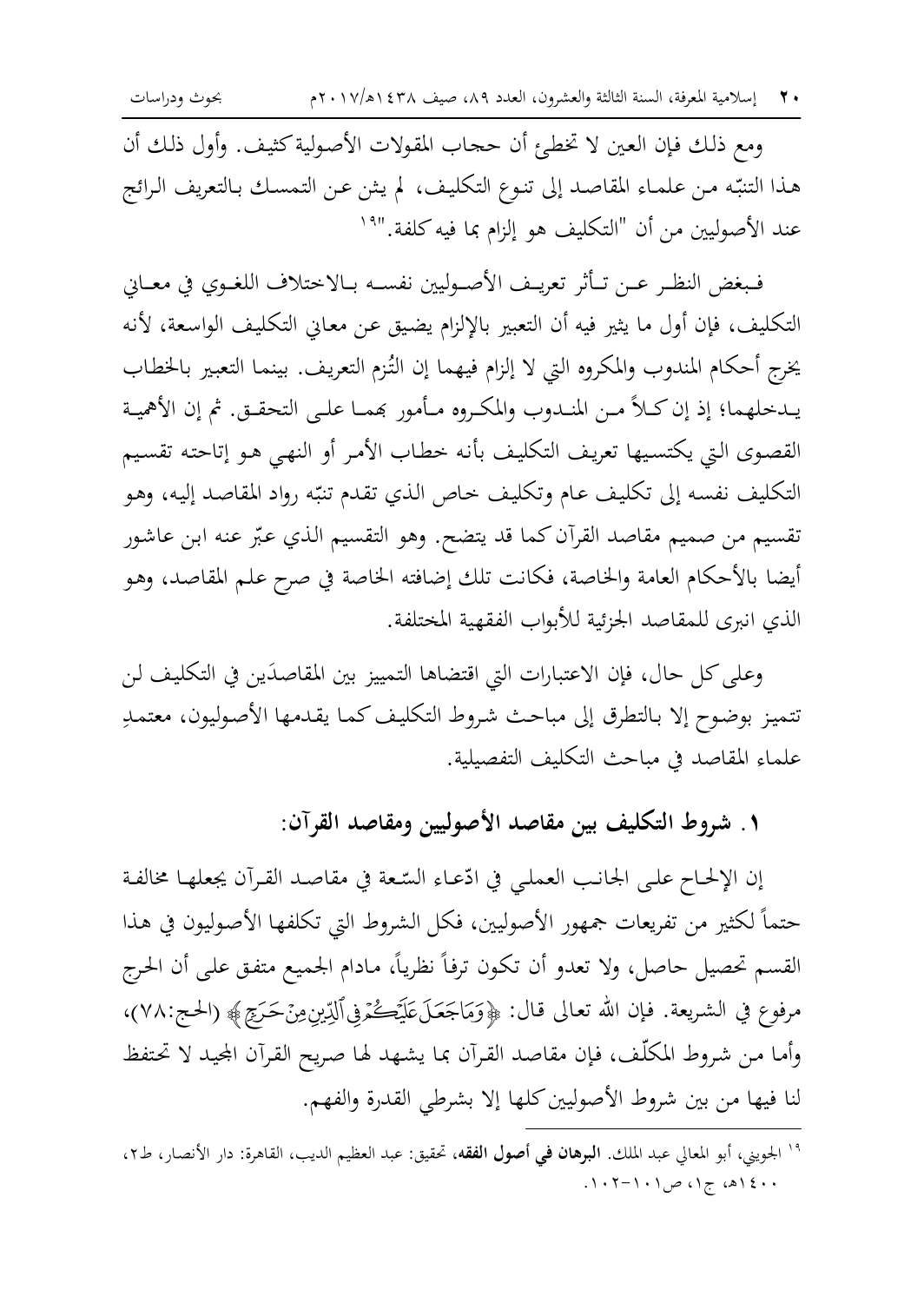وشرط الفهم يقصد به عند الجميع أن المكلف مطالب بالعمل على قدر فهمه للشريعة، `` لقـول الله تعـالى: ﴿فَأَتَقُواْاللَّهَ مَاأَسْتَطَعْتُمْ ﴾ (التغابن: ١٢) وقولـه: ﴿لَا يُكِلِّفُٱللَّهُ نَفَّسًا إِلَّاوُسۡعَهَا﴾ (البقرة: ٢٨٦) ووجه الدلالة: "أن التكليف مشروط بالقدرة، فما عجز عنه المكلف من العلم –فيما عدا المعلوم ضرورة– لم يكن حكما لله في حقه، فلا يقال: أخطأه.''`` فإن الله ﷺ لم يكلف أحداً بالعمل إلا بقدر فهمه كائناً من كان، ولم يكلف أحداً بما فهمه غيره أبداً. وعلى هذا التوسيع فإن شرط الفهم يجعله من شروط القدرة.

وعليه، فإن القدرة نوعـان؛ قـدرة حسـمانية وقـدرة إيمانيـة. لأن جميـع المكلفـين لا يخرجون عن قوي وضعيف من حيث إيمانه أو جسمه في كل عصر وزمان.''' فالقدرة هنا تختلف عن معناها في بحوث الأصوليين؛ فهم بحثوها في شروط التكليف أو ما يسمونه "شروط المكلف به"، بينمـا موضعها الطبيعـي أن تكون مـن شـروط المكلَّف؛ ذلـك أن اشتراط القدرة في التكليف –كما تقدم– أمر بدهي لا فائدة علمية تحته ولا عملية.

ومع ذلك فإن قيمة هذا التقسيم للقدرة لن تظهر واضحة إلا بالتطرق الى مسألة ثانية، وهي البحث في اختلال هذه الشروط نفسها، أو ما يسميه الأصوليون بـ: "عوارض الأهلية". ولقد بحث جمهور الأصوليين من خلال مبحثين؛ أولهما مبحث اختلال شروط المكلفين، ويلخصونه في العـوارض الـتي تطـرأ علـي الأهليـة الـتي جعلوهـا نـوعين سماويـة وكسبية.''' وثانيهما مبحث اختلال شروط المكلف به –وهو الأقرب لما يعنينا–؛ إذ فيه يعرضون للمسألة الشهيرة "بالتكليف بالمحال"، وفيما إن كان التكليف به ممكناً عقلاً أم

`` الشعراني، الإمام عبد الوهاب. ا**لدرر المنثورة في زبدة العلوم المشهورة**، تحقيق: عبد الحميد آل حمدان، بيروت: دار ابن زیدون، ط١، ١٩٩٤م، ص٣٦. <sup>٢١</sup> ابن تيمية، تقى الدين أحمد. **الفتاوى الكبرى**، المنصورة: دار الوفاء للطباعة والنشر، ط٢، ج ١٩، ص١٢٤. <sup>۲۲</sup> الشعرابي، **الميزان الكبرى**، مرجع سابق، ج۱، ص٦٣. ٢٢ ولا حاجة إلى تفصيل هذه العوارض بنوعيها لوضوح آثارها، ولترددها في كتب الأصول. انظر على سبيل التمثيل: – التفتازاني، سعد الدين. التلويح على شرح التوضيح لمتن التنقيح، القاهرة: المطبعة الخيرية، ط١، ج٢، ص ۶۶ ۱. – الزنجان، أبو المناقب محمود. تخريج الفروع على الأصول، تحقيق: محمد أديب صالح، بيروت: مؤسسة الرسالة، ط۲، ص٥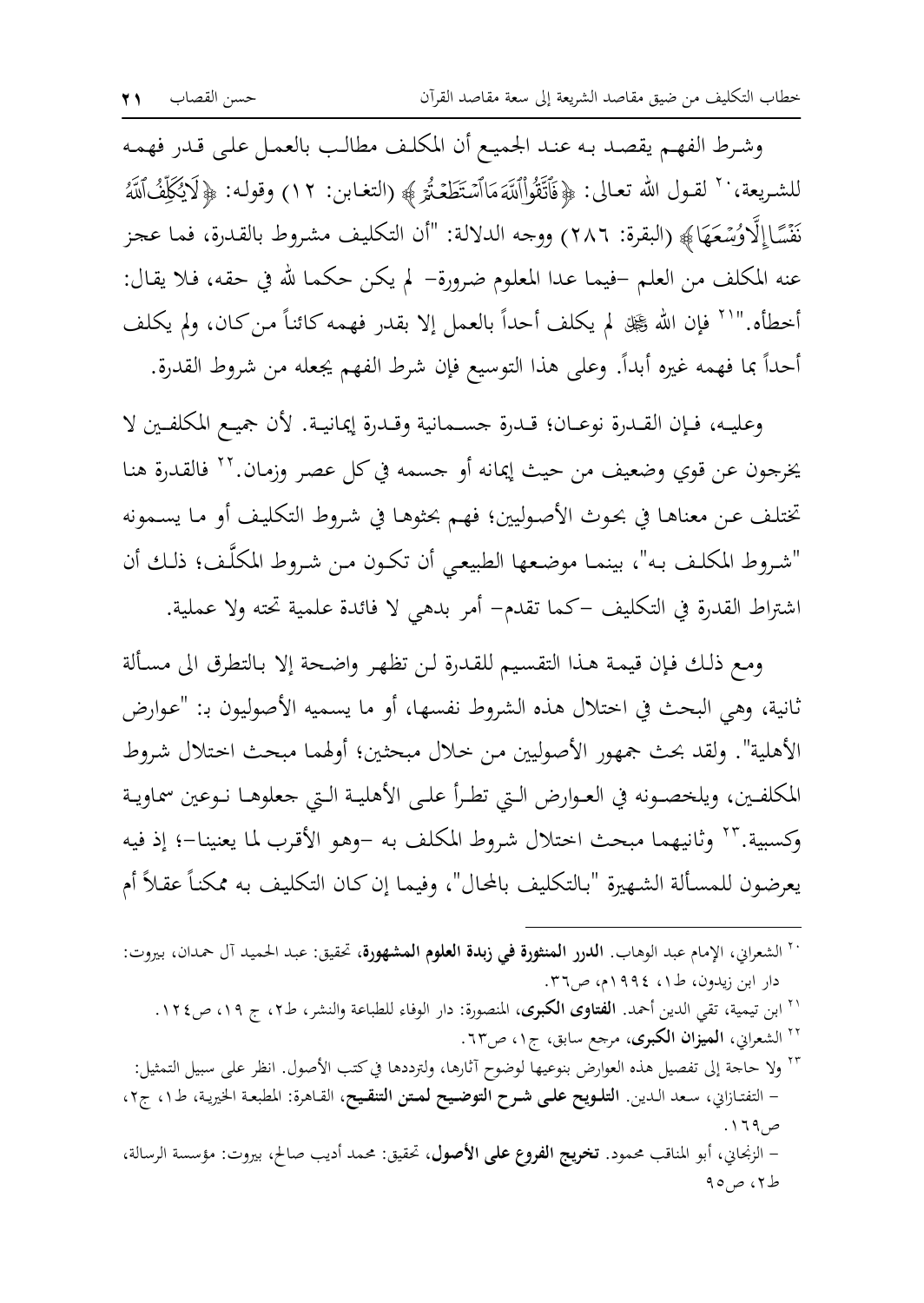لا.'' وخلاصة مباحثهم فيه وما عليه أكثرهم أن التكليف بما لا يطاق غير جائز عقلاً ولا سمعـاً، لأنـه عبـث. لقولـه تعـالى: ﴿لَا يُكَلِّفُٱللَّهُ نَفَسًاٳلَّاوُسۡعَهَا﴾ (البقـرة: ٢٨٦). وقولـه تعالى كذلك: ﴿لَايُكَلِّفُٱلَّهُ نَفْسًاإِلَّامَآءَاتَنَهَا﴾ (الطلاق: ٧). وحتى من حوّز من الأصوليين ذلك، فإنه لم يأت بما ينبغي الاشتغال بتحريره والتعرض لرده؛ ذلك أن كثيراً ممن قال بـالجواز وافـق علـى امتنـاع الوقـوع، فقـال: "يجـوز التكليـف بمـا لا يطـاق مـع كونـه ممتنـع الوقوع."°` وبَحذا فإن الخلاف في مجرد الجواز خلاف لفظي لا تترتب عليه أيضاً أية فائدة عملية.

وجملة القول، إننا نظن أن هذا الذي أطال فيه الأصوليون من تلك العوارض في رفع التكليف ليس إلا جزئيات شاذة مقارنة مع ما تزخر به الشريعة من تنويع في خطاب التكليف؛ ويكفي التأمل في قوله تعالى: ﴿قَالَتِٱلْأَعْرَابُءَامَنَّأْقُلَالَّمِرُّوْمِنُواْوَلَلْكِنْقُولُوَاأَسْلَمْنَا ﴾ (الحجرات: ١٤). ليتعـذر الاقتنـاع بشـروطهم؛ إذ تلـك المباحـث العقليـة الـتي تناولهـا الأصوليون في عـوارض الأهلية، وفي التكليف عامـة، لا تستطيع أن تفسـر وقـائع متكـررة من فعل رسول الله ﷺ، وتمييزه في الخطاب بين الصحابة من جهة القدرة بنوعيها، حتى صار منهم صغار وكبار، كما هو معلوم.''

ولعل بهذا يتضح أن تنزيل التصورين –مقاصد الشريعة ومقاصد القرآن– إلى محك الممارسـة يجعـل نظـرة الأصـوليين إلى التكليـف لا تقـوم –بحسـب هـذا الاعتبـار– كفايـةً وصفية أمام الانسحام والسعة اللذين يزخر بمما خطاب الشريعة.

- <sup>٢٤</sup> الشوكاني، محمد بن علي. إ**رشاد الفحول إلى تحقيق علم الأصول**، تحقيق: محمد سعيد البدري، بيروت: مؤسسة الكتب الثقافية، ط١، ص٢٩.
	- <sup>٢٥</sup> المرجع السابق.

٢٦ كما في مسألة البيعة مثلاً؛ إذ نجد من بايعه ﷺ على السمع والطاعة في المنشط والمكره والمعسر والميسر؛ كما في بيعة عبادة بن الصامت ﷺ، ومنهم من بايعه ﷺ على النصح للمسلمين فقط، كبيعة جرير رضي الله عن الجميع. (انظر كتاب الأحكام في صحيح البخاري، وكتاب الامارة وكتاب الايمان من صحيح مسلم، وكذا كتاب البيعة من سنن النسائي). فهل يفسر نقص بيعة جرير ﷺ عن بيعة عبادة ﷺ بالعوارض السماوية الكسبية بتقسيم الأصوليين؟ وهل يستقيم أن نفسر سبب اختلاف بيعة جرير عن بيعة عبادة بعوارض الجنون والعته والنسيان، أم بعوارض الجهل والسكر والإكراه...؟!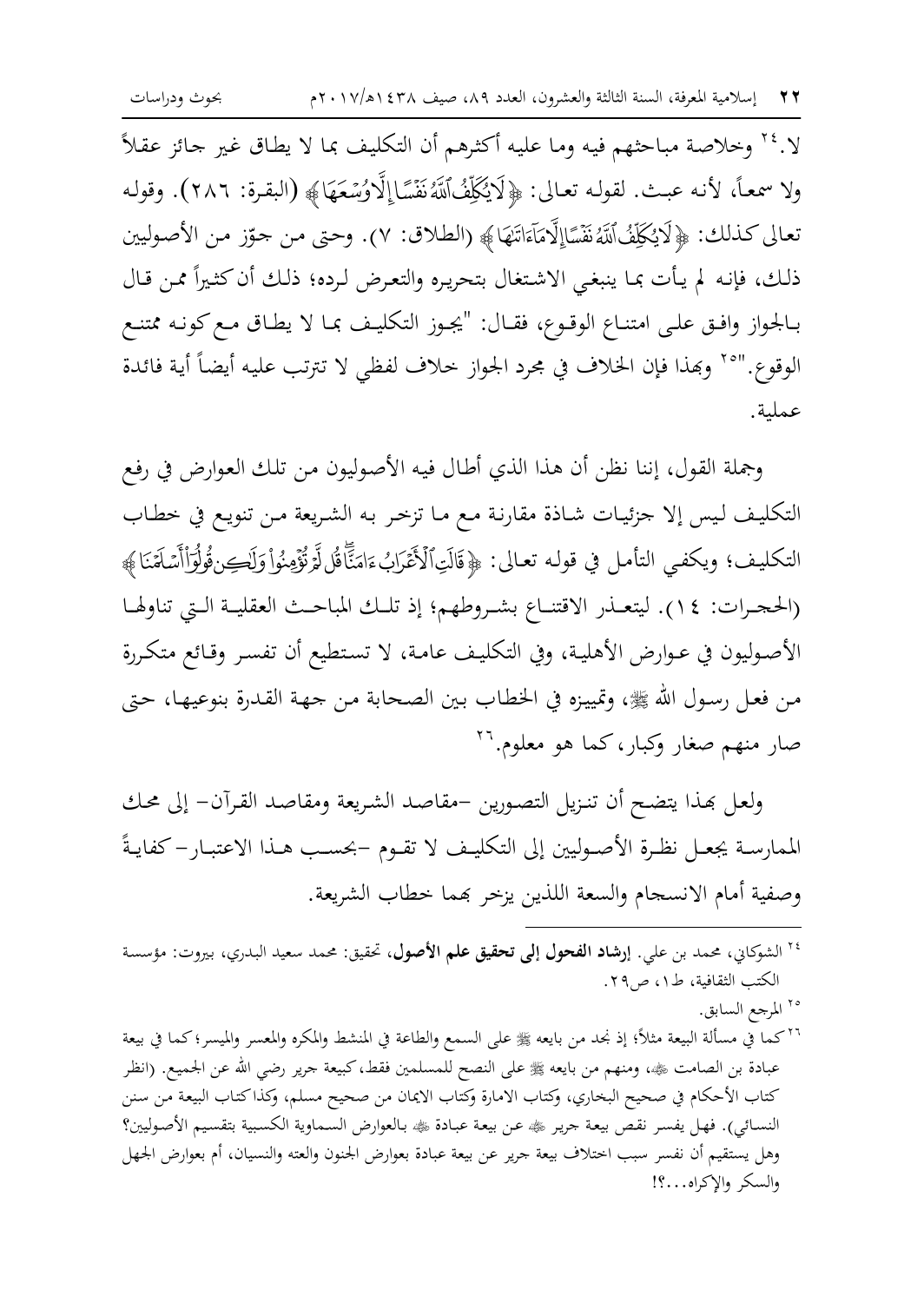وإن شئنا مزيد سبر واستفسار، فإن توسيع مفهوم القدرة يحيل على قضية أحرى مترتِّبة، وهي قضية تأثير المشقة في التكليف. وبصددها نستذكر تقسيم المشاق البديع عنـد الشـاطبي، فيعنينـا منـه خـاصـة جعـلٌ مشـقةِ مخالفـة الهـوى المقصـودةَ بـالتكليف، كـمـا يعنينا منه أيضا القسم الثالث وهي المشقة الزائدة على المعتاد التي قال فيها بحق إنها غير مانعة من التكليف.'`` فقد كان ذلك منه منسجماً محكماً؛ لأن الإجمال في الشريعة إنما جعل مراعـاة لأصحاب العزائم مـن المكلفـين بالمشقة الزائدة لقـدرتهم عليهـا؛ ممـا يعني أن المشـقة الزائـدة علـي المعتـاد مقصـودة في حـق صـاحب العزيمـة، غـير مانعـة مـن تكليـف المكلف الضعيف.

ولسنا نجد ذلك عند جمهور الأصوليين، إلا ماكان من إضافة خلاف فكري نظري إلى الخلاف الفقهي الحاصل ممارسة؛ من قبيل الخلاف في جواز التكليف بالمحال أو في جواز تكليف الكفار بفروع الشريعة.

لكن ذلك التنبّه مرة أخرى من الشاطبي، الزائد عما عند عموم الأصوليين لا يستلزم ثمرة فارقة، وهو استدراك يلزمنا أن نعرج على مبحث متفرع منهجياً عن مفهوم القدرة، ألا وهو مبحث الرحصة والعزيمة، فهو كالضوء الكاشف لها. خاصة أن مباحث عوارض الأهلية تعد القوائم التي يقوم عليها النظر في الرخص.

٢ . مبحث الرخصة بين مقاصد الشريعة ومقاصد القرآن:

تتفق أو تكاد جميع تعريفات الأصوليين على أن الرخصة: "ما استبيح لعذر مع بقاء الدليل المحرم.''`` ومع ذلك نحد أغلبهم يتعقب هذا التعريف بما يفيد عدم الاطمئنان. وسبب ذلك أنهم كانوا مقيدين ابتداء بما حدّوا به تعريف العزيمة؛ إذ بسببه بقيت الرخصة عندهم تطلق على ما شرع لعذر شاق، استثناء من أصل كلى يقتضى المنع مع الاقتصار على مواضع الحاجة إليه. فصارت العزيمة بذلك راجعة إلى أصل كلي ابتدائي، والرخصة راجعة إلى جزئبي مستثنى من ذلك الأصل الكلبي.

<sup>&</sup>lt;sup>۲۷</sup> الشاطبي، **الموافقات**، مرحع سابق، ج۲، ص۹۱-۹٤.

<sup>&</sup>lt;sup>٢٨</sup> السرخسي، أبو بكر. **أصول السرخس**ي، تحقيق: أبو الوفا الأفغاني، بيروت: دار المعرفة، ١٩٧٣م، ج١، ص١٧.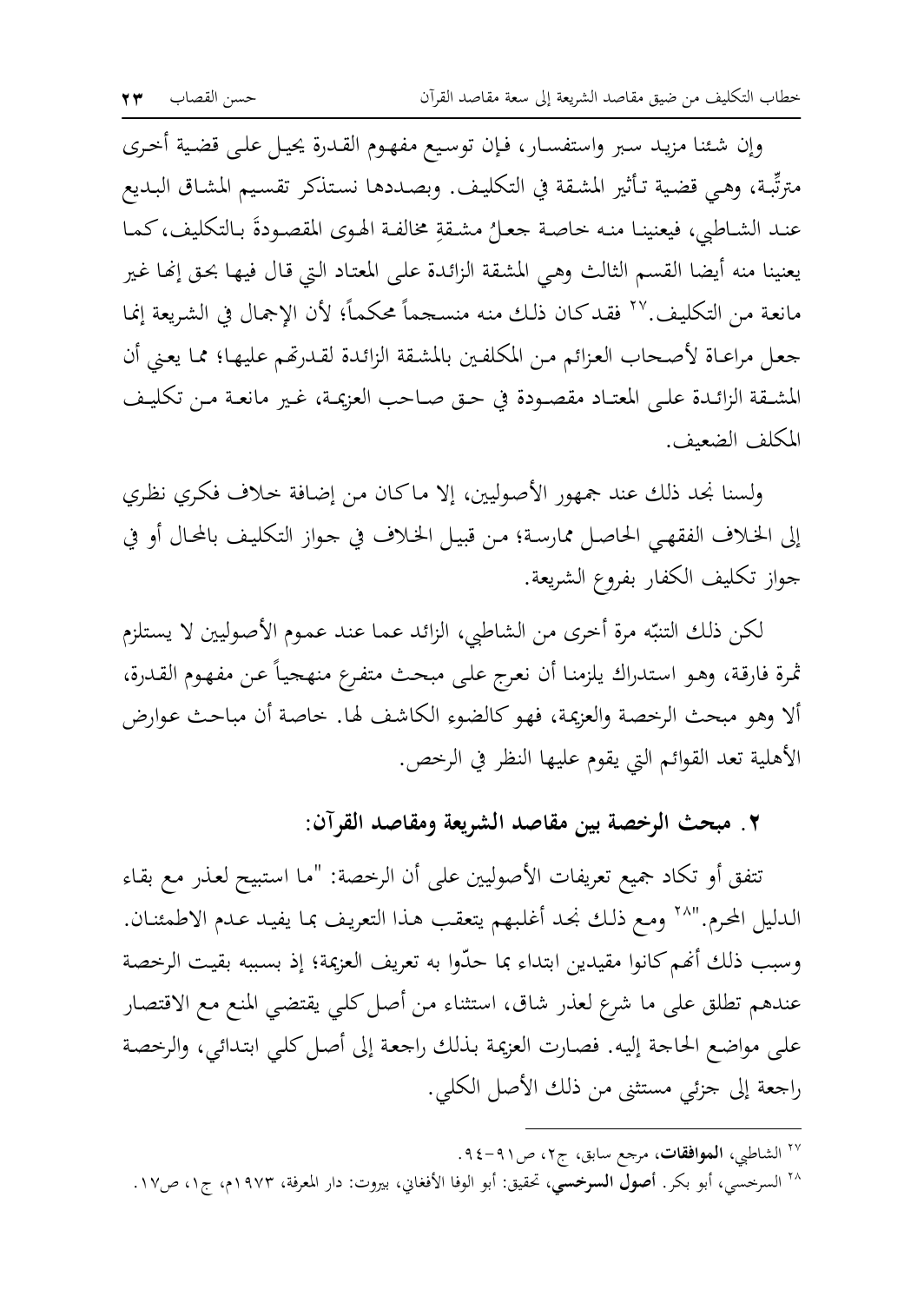وقد ردد الشاطبي وغيره من علمـاء المقاصـد هـذا بوصـفه مسـلَّماً، متمسـكين فيـه بشرط "قيـام السـبب المـانع" في حـدّ الرخصـة، مـع أنـه مـؤثر في انسـحام البنـاء النظـري في قصد المكلف الذي قالوا إنه يسع كل مكلف. كما أنه موهن للتمييز المهم عندهم بين مقاصدَ أصليةٍ وأخرى تبعية، خصوصا بجعل الرخص من أحكام الوضع علىي طريقة المتكلمين، التي هي طريقة أغلب المقاصديين.

إن إلحاق الأصوليين المتكلمين الرحصة والعزيمة بالأحكام الوضعية فرع عن تصورهم للمكلفين، وأنَّصم لا يتفـاوتون في القـدرة علـى مباشـرة التكليـف، وأن هـذا التفـاوت –إن حصل– فهو في حكم الطارئ العارض، بما يعني أن اتصاف الفعل والترك بإحداهما ثابت بخطاب الوضع، وذلك على اعتبار أن فيهما تعلقاً بفعل المكلف زائداً على الأحكام الخمسة.

إن هـذا أمـر لا تشـهد لـه مقاصـد القـرآن؛ إذ يـرد فيهـا مفهومـا الرخصـة والعزيمـة بمـا يرادف مطلـق التخفيـف والتشـديد، فـالمكلف ملـزم بالرخصـة أو بالعزيمـة بحسـب قدرتـه بصريح الآيـة: ﴿لَايُكَلِّفُٱلَّهُ نَفْسًاإِلَّامَآءَاتَنَهَا﴾ (الطـلاق: ٧). حيـث تكـون القـدرة الإيمانيـة والتفـاوت فيهـا المعيـار الأسـاس والثابت في تمييـز المكلفـين. ذلـك أن مفـهـوم القـدرة الـذي تقدمه يُخرِج هذه المباحث من الأحكام الوضعية إلى الأحكام التكليفية.

ومما يوضح أيضاً دخولها ضمن الحكم التكليفي، أن الأصوليين أنفسهم عندما يتحدثون عن الحكم بالإطلاق فإنما يقصدون التكليفي منه؛ فلا نحدهم يعرضون لخطاب الوضع إلا عند التقسيم العقلي أو عند ترتيبهم لمباحث تصانيفهم. بمعنى أن هذا التقسيم لم يستثمر عملياً، بل إن له تأثيراً عكسياً على نظرتمم للرخصة والعزيمة. الشيء الذي نتج عنه بعض الضيق إلى تعريف الرخصة كما تقدم.

والغالب أن الوقوف على هذا الضيق في حدّ الرخصة هو ما جعل بعض الأصوليين يعدلون تعريفهم للحكم ككل، خصوصاً الحنفية منهم؛ فقد قسّموا الحكم الشرعي كله إلى رخصة وعزيمة، وقد ظهر ذلك حلياً عند السرخسي والبزدوي.٢٩ بل يصرح أحد

<sup>۲۹</sup> المرجع السابق، ج۱، ص۱۱۰.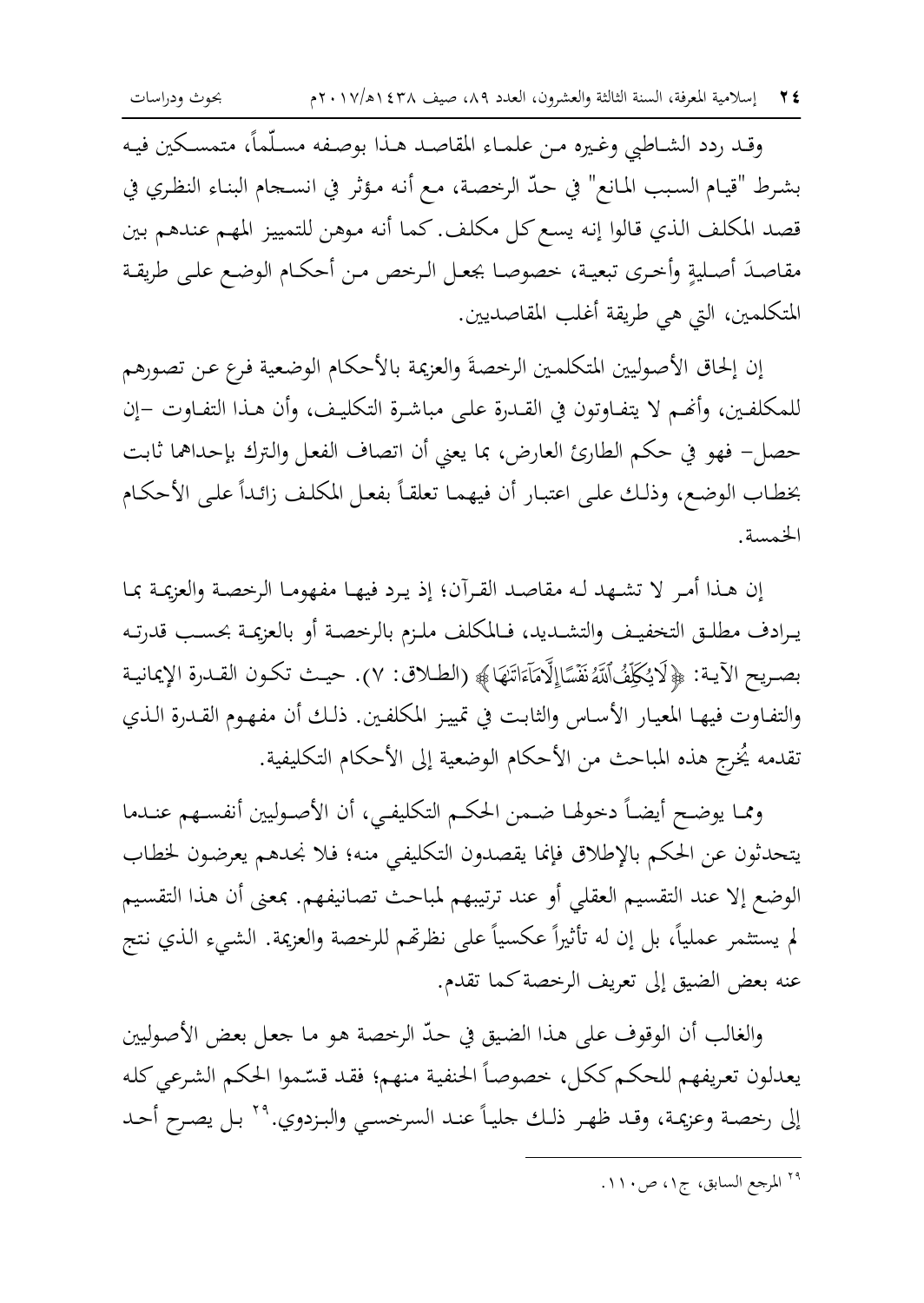متأخري علماء الأصول وهو الإمام الزركشي بعدم رضاه عن تقسيم الحكم إلى تكليفي ووضعي، وقال إنه إنما اعتمده متابعة للجمهور. ``

لكن أقوى تصريح ما جاء من القرافي قبله، وذلك حين قال وهو يتعقب تفسير الرازي للرخصة. "ومع هذا الاحتراز لم يسلم الحد من الفساد لأن في الشريعة رخصاً لم أَلهم لها حالة إنشائه؛ مثل: الإجارة رخصة من بيع المعدوم الذي لا يقدر على تسليمه، والسلم رحصة بالنسبة إلى المرئي والقراض والمساقاة لجهالة الأجر فيهما؛ فلا يكون حدي بهذا الاعتبار جامعاً."ا

ثم خلص رحمه الله منصفاً إلى النتيحة الآتية، وهي من روائع الأدلة على التحرد العملي، قال: "والذي تقرر عليه حالي في شرح المحصول وهـا هنـا أني عـاجز عـن ضبط الرخصة بحد جامع مانع، أما جزئيات الرخصة من غير تحديد فلا عسر فيه، إنما الصعوبة في الحد على هذا الوجه!"\*\*

فلعله لا يحتاج إنعام النظر، أن نلحظ الحاجة الملحة هنا إلى ما سبقت الإشارة إليه مـن انقسـام التكليـف إلى عـام وخـاص؛ لأن تطـرق الاحتمـال إلى الـدليل علامـة علـي التوسعة فيه، باستنباط حكم الرحصة للضعاف وحكم العزيمة للأقوياء. إعمالاً لمفهوم القـــدرة والتفـــاوت فيهـــا بحســـب الاســتطاعة، لقولـــه تعــالى: ﴿قَاَّتَّقُوْاْالَّهَءَاٱسْتَطَعَتْمَ ﴾ (التغابن:١٢). فيكون اختلاف الجتهدين مقصوداً شرعاً لتنوع المكلفين واستيعابهم. لكن هذه النتيحة ما تزال محتاجة لتأييد.

أول من يفيدنا في ذلك تنبّه الشاطبي نفسه إلى ضيق مفهوم الرخصة الأصولي عن اعتبار أحكامٍ، من مثل القراض والمساقاة وبيع العَرِيَّة؛ فهذه كلَّها رخص لا ينسحب عليها التعريف الأصولي الذي بمقتضاه تزول الرحص بزوال العذر الطارئ، ومع ذلك فهي رخص قارّة باتفاق.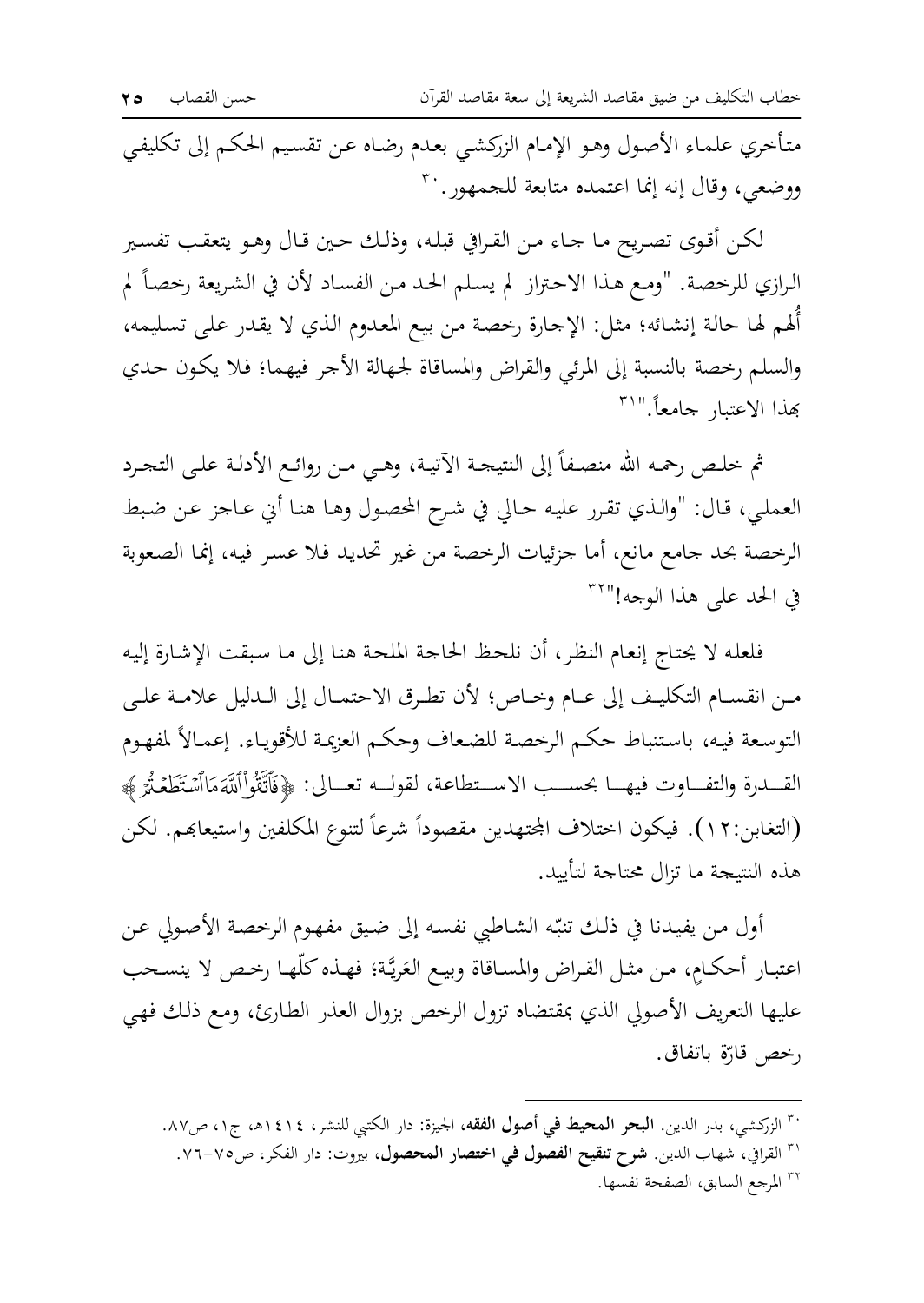٢٦ إسلامية المعرفة، السنة الثالثة والعشرون، العدد ٨٩، صيف ١٤٣٨ه/١٠١٧م

غير أن الشـاطبي لم يَعْدُ أن ينبّه إلى ذلك مـرة أخـري، وإن حـاول تخريج هـذا الحـرج بصرف هذا النوع من الرحص إلى معناهـا العـام؛ ٢٣ إذ بقي يؤكـد في كتـاب الموافقـات أن الرخص استثناء من دليل كلي ابتدائي!

ومن المؤيدات أيضاً تنبّه محمد الطاهر بن عاشور<sup>٢٤</sup> الذي لخظ الفقهاء لا يمثّلون إلا بالرحصـة العارضـة للأفـراد في أحـوال الاضـطرار، مشـيراً إلى قسـم الـرخص الـتي ذكرهـا الشاطبي، ثم قال: "وبين القسمين قسم ثالث مغفول عنه وهـو الضرورة العامـة المؤقتـة، وذلك أن يعرض الاضطرار للأمة أو لطائفة عظيمة منها تستدعى الفعل الممنوع لتحقيق مقصد شرعي، مثل سلامة الأمة وإبقاء قوتها... ولا شك أن اعتبار هذه الضرورة عند حلولها أولى وأجدر من اعتبار الضرورة الخاصة."°

فهـذه علـى العمـوم، بعـض إشـارات مؤيـدة وغـير مانعـة مـن الشـك في ضـيق الحـد الأصولي، لكنها مؤيدات من غير أثر إن لم نقف على الحاجة الملحة إلى تعديل معنى الرحص. وهذه مسألة يشهد له اضطراب آحر في قضية تَممّم بَما علماء المقاصد وهي تعيين المكلفين بالواحب الكفائي.

٣. الواجب الكفائي بين أصول مقاصد الشريعة وآفاق مقاصد القرآن:

إذاكان الواجب الكفائي هو: "كل مهم ديني يراد حصوله، ولا يقصد به عين من تولاه.'''`` فإن عدم تعيين الشروط الواجبة فيمن يقوم بهذا الواجب يجعل هذا "المهم" نفسَه غامضاً مبهماً، وهو ما لا يصح فيه بدلالة الشرع والعقل، وإلا صار التكليف به عيثاً.

قال شيخ المقاصد: "طلب الكفاية يقول العلماء بالأصول إنه متوجه على الجميع، لكن إذا قام به بعضهم سقط عن الباقين. وما قالوه صحيح من جهة كلي الطلب، وأما

> <sup>۳۳</sup> الشاطبي، **الموافقات**، مرجع سابق، ج٤، ص٢٢٨. ٢٤ وإن كان في الحقيقة لا يخرج عن عبارة الشاطبي. <sup>۳۰</sup> ابن عاشور، **مقاصد الشریعة**، مرحع سابق، ص۱۲۰. <sup>٣٦</sup> الزركشي، **البحر المحيط في أصول الفقه**، مرجع سابق، ج١، ص٢٤٢.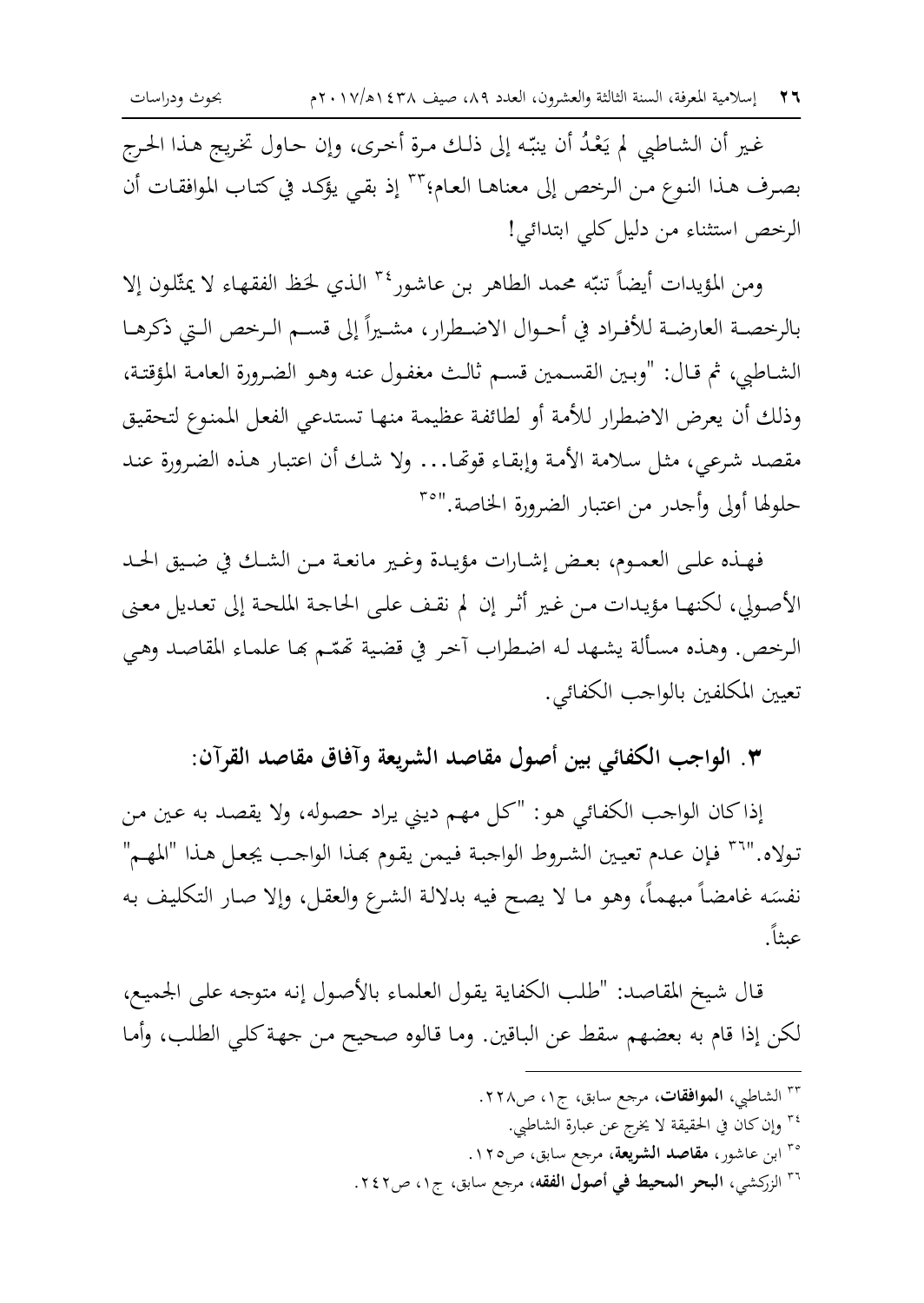مـن جهـة جزئيـه ففيـه تفصـيل، . لكـن ضـابط للحملـة مـن ذلـك أن الطلـب وارد علـي البعض، ولا على البعض كيف كـان، ولكـن علـى مـن فيـه أهليـة القيـام بـذلك الفعـل المطلوب لا على الجميع عموماً."<sup>۳۷</sup>

ولقد اضطر الشاطبي –فيما أظن– إلى هذا التوفيق، رغم تمسكه بمبدأ عدم ترتب الواجب الكفائي في الذمـة، ٣٨ لأنـه اهتـدي إلى الخلـل الممكـن إذا مـا اعتمـدت صـيغة الأصوليين من غير تعديل. لكن هذا الاهتداء مجرداً لا يمكّن من الانتفاع من مباحث الواحب الكفائي نفعاً يتحقق به المقصود من التكليف، الذي هو حصول الامتثال من جميع المكلفين مع مراعاة أحوالهم وقدراتهم حين الخطاب. على الاعتبار الذي يكون به الواجب الكفائي هو كل مهم ديني لا يقوى عليه مكلّف بمفرده، وأن التيسير الشرعي اقتضى أن تكلف به جماعة معينة مخصوصة.

ولعل الفقهاء كانوا أفصح من الأصوليين في التعبير عن المعنى العملي لهذا الواحب؛ فقد أوجز الفقيه الحنفيي ابن عابدين هـذا المعنى، بجعل فـرض الكفايـة "مفروضـاً حقـاً للكافة –والكافر من جملتهم– والأمر إذا عمّ خف، وإذا خصّ ثقل."أ"

لكن. أمَا من رابط بين توسيع مفهوم الرحصة الذي مر بنّا بشواهده من القرآن الكريم، وهذا الخلل في تعيين المقصود بالواحب الكفائي؟

إن محاولات تحرير مفهوم الواجب الكفائي نفسها تستدعى هذا الاعتبار، ذلك أن الاضطراب كما تبيّن للشاطبي وغيره راجع إلى بنية النظر الأصولي في مباحث التكليف؛ بحيث لـو وقعـت الكفـاءة التفسـيرية المرضـية لامتـدّ نفعهـا ليكشـف مقاصـد القـرآن في خطاب التكليف الجماعي. وهو فيه ناصع واضح، كما مرّ بنا من تنبّه رشيد رضا في مقاصد القرآن ومن اهتمام محمد الطاهر ابن عاشور به.

- <sup>۳۷</sup> الشاطبي، **الموافقات**، مرحع سابق، ج۱، ص١٧٦.
	- <sup>۳۸</sup> المرجع السابق، ج۱، ص۵۸.
- <sup>٣٩</sup> ابن عابدين، محمد أمين. حا**شية رد المحتـار علـي الـدر المختـار**، القـاهرة: المطبعة المصرية، ١٢٨٦ه، ج١، ص۳۳. پ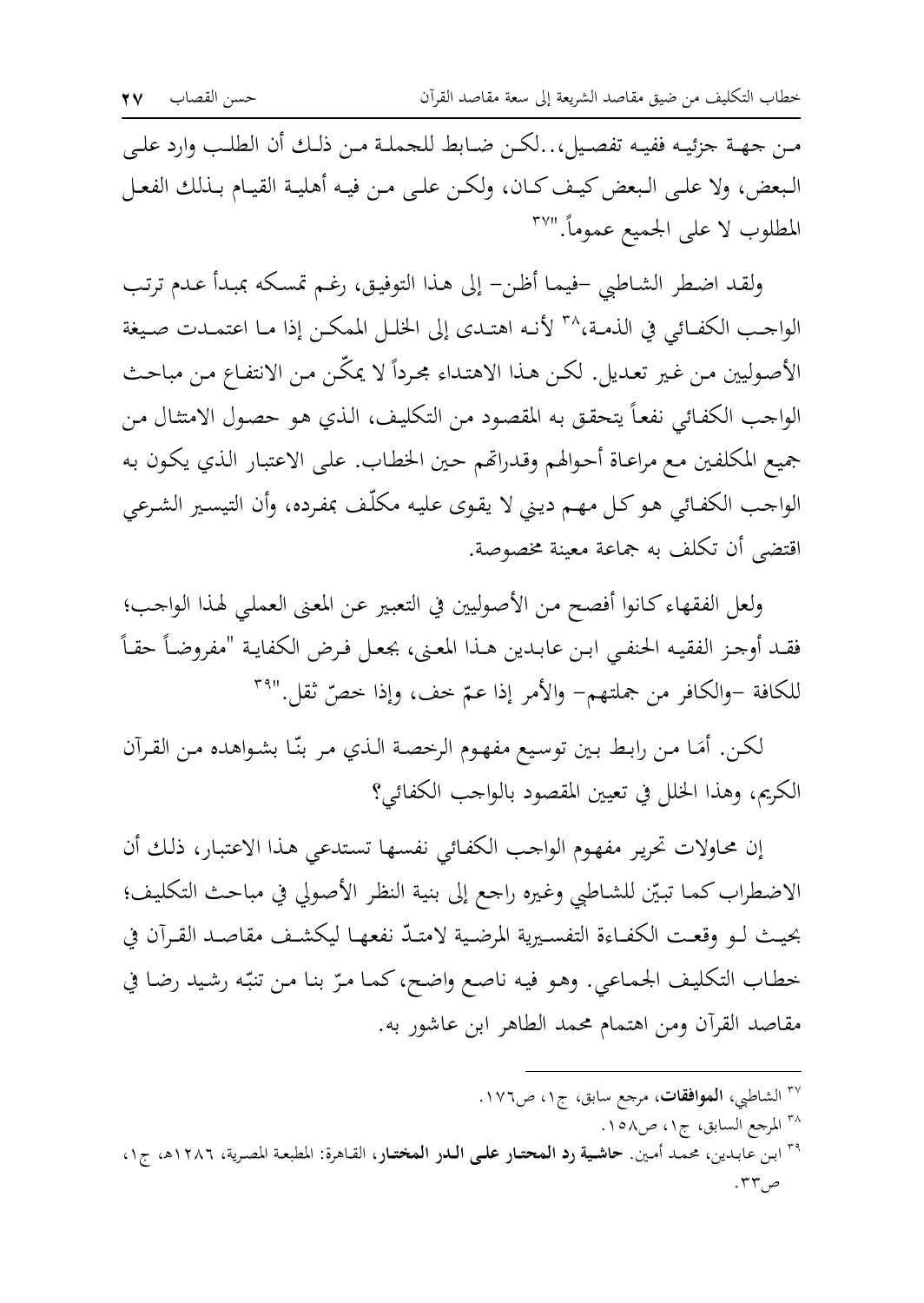٢٨ إسلامية المعرفة، السنة الثالثة والعشرون، العدد ٨٩، صيف ١٤٣٨ه/١٠١٧م

إن ثمرة النظر في خطاب التكليف الجماعي في القرآن الكريم هي أنه متعلق بما تستقيم به حياة المحتمع المسلم، من جهاد وتقوى وحسن خلق. وهو خطاب على تفصيل كذلك، لأن متأمل كتاب الله ﷺ يجد مطَّرداً أن التكليف كلَّما شق على المؤمن الفرد إلا خوطبت به جماعة من مرتبته وشاكلته، ولا يكون أبداً خطاباً عاماً غير معين؛ فالفرق واضح بين أمره ﷺ خاصةَ المؤمنين بالجهاد كما في قوله تعالى: ﴿يَتَأَيُّهَاۚالَّذِينَءَامَنُواْ أَتَّقُواْ ٱللَّهَ وَأَبْتَغُوٓاْ إِلَيۡهِ ٱلۡوَسِيلَةَ وَجَرٰمِيدُواْ فِي سَبِيلِهِۦ لَعَلَّكُمۡ تُفۡلِحُوتَ ۞﴾ (المائدة: ٣٥)، وبين الأمر العام بالامتثال من عامة الناس كما في قوله ﷺ: ﴿ يَتَأَيُّهَا ٱلنَّاسُ ٱتَّقُواْ رَبِّكُمُ ٱلَّذِى خَلَقَكُمْ مِّن نَّفْسٍ وَلِحِدَةٍ وَخَلَقَ مِنْهَا زَوْجَهَا ﴾ (النساء: ١) وليس الخطاب العام للمؤمنين أيضاً كالخطاب الموجه لعامة المسلمين، كما يشهد لذلك قوله تعالى: ﴿قَالَتِٱلْأَعْرَابُ ءَامَنَّأْقُلٌ لَّمَر تُؤَمِنُواْ وَلَكِن قُولُوَاْأَسْلَمْنَا ﴾ (الحجرات: ٤ ١).

أما ما يخص خطاب الفرد، فالغالب الأعم أنه خطاب تدبّر في المآل وما يصلح به أمـر آخرتـه، كمـا في قولـه تعـالى: ﴿ يَتَأَيُّهَا ٱلْإِنسَـٰنُ مَاغَزَكَ بِرَيِّكَ ٱلْكَرِيْمِ۞﴾ (الانفطـار: ٦). وقوله ﷺ: ﴿ يَتَأَيُّهُـٰٓالۡلَّإِنِّسَٰنُۚ إِنَّكَ كَامِعٌۚ إِلَىٰ رَبِّكَ كَدَّحَافَمُلَاقِيهِ ۞ ﴾ الانشقاق: ٦).

فإذا ما جمعنا التكليفَين الفرديَ والجماعيَ نحد منهج الإسلام الوسط مكتملاً بين طلب الآخرة وإصلاح الدنيا. فـالآخرة جنـة الفـرد أو نـاره، والـدنيا مجـال ابتغـاء الوسـيلة بالانتظام الجماعي المتعاون، الذي تعرِف فيه كل جماعة واجبها الكفائي.

والشاهد على ذلك من حديث رسول الله ﷺ: "المؤمنون تتكافأ دماؤهم وهم يد على من سواهم يسعى بذمتهم أدناهم لا يقتل مؤمن بكافر ولا ذو عهد في عهده."`\*

فالواجبــات الكفائيــة –إذن– أوامــر شــرعية موجـهــة إلى مــن تــوافرت فيــه شــروط الخطاب، بحسب القدرات من أقوياء وضعاف.

ولعلنا بحذا نكون قد استدعينا مرة أخرى التمييز الموسع للرحصة والمضيق للعزيمة، الذي يقوي اعتماده تأمل موارد الآيات الكريمة وحركة ألفاظها؛ لأن التكليف الجماعي

. ٤ النسائي، أحمد بن شعيب. ا**لمجتبي من السنن المشهور بـ"سنن النسائي"**، دمشق: دار البشائر الإسلامية، ١٩٨٦م، كتاب: القسامة، باب: سقوط القود من المسلم للكافر، ج٤، حديث رقم٤٧٤٥.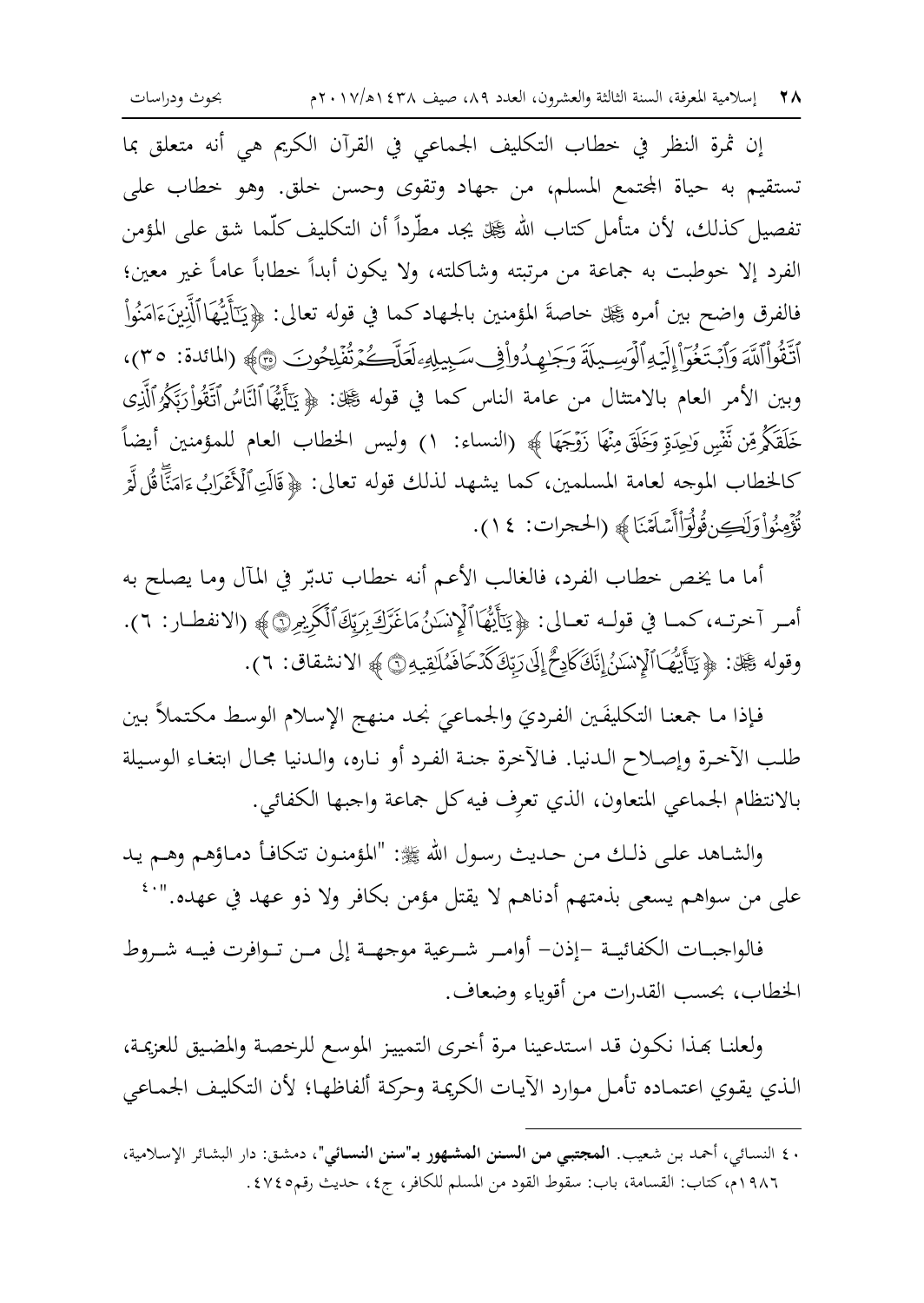هو تعيين مكلفين مخصوصين للقيام بمهمّ ديني لتوافر شرط ذلك القيام فيهم دون غيرهم. وما هذا الشرط إلا شرط القدرة الذي مرّ بنا آنفاً وأسسنا عليه.

بعد هذه الجولة في أحوال التكليف ومقارنة ما تتيحه مقاصد القرآن أو على الأقل ما تضيق به مقاصد الشريعة –كما خطها المقاصديون-، فإن عـوداً علـى بـدء لازمٌ، بالسـؤال الملـح: أيـن وقـع الفصـام، حـتي عُـني بـالمكلَّف في مقاصـد القـرآن، بينمـا وقفـت مقاصد الشريعة بحسب ما اهتدى إليها العقل المسلم بمنهجه المرتضى دون ذلك، رغم ما يظهر من متانة صرح البناء النظري الذي انطلق منه؟

ثالثاً: محاولة في تعليل ضيق التكليف في مقاصد الشريعة

لا يستطيع أحدٌ الجـزمَ السـريعَ، لكـن بعـض إشـاراتٍ تضـعنا علـى الطريـق. أولهـا التمسك بما قوي التسليم به عند الجميع من تنوع التكليف إلى عام وحاص، لكن ترتب عليه ما رأينا من تعديل في قضايا أصولية خطيرة في مباحث التكليف، تمنع على الأقل من التسليم بالنظر الأصولي العام، مع ما لذلك من تأثير لا نستطيع أن ندفع عن أنفسنا أنه مزعزع لرونق البناء النظري البديع لقسم مقاصد المكلف عند الشاطبي وعند من بعده؛ حتى إنَّها لتبدو قضايا مشيدة بالتحليق لا بالتأسيس، لمَّا لم تضبط أحوال المكلف نفسه قبل كشف مقاصده بمعرفة طبيعته ابتداء وتتبع أحواله استقراء. وهذا الزعم على جسارته وجرأته ليستدعي حَكَماً يُفزع إليه، وهو الرجوعُ إلى المسألة الشهيرة "ما تعرف به المقاصد؟"

نشير بعض إشارات عجلى إلى القضية، لكن نقدم لها بتوطئة في ثمرة الظنون بالمتاح من النظر في آي الكتاب المجيد مقارنة بأصل النظر عند الأصوليين.

## ١. ثمرة الظنون:

إن أغلب الأصوليين عرف الظن بما يفيد الترجيح بين احتمالين، وماكان راجحاً من الاعتقادات مع احتمال المرجوح،' ۚ ولم يشذ الشاطبي عن ذلك لما قال: "…وأما الثاني،

<sup>&</sup>lt;sup>(٤</sup> انظر تعربفات مشابهة في: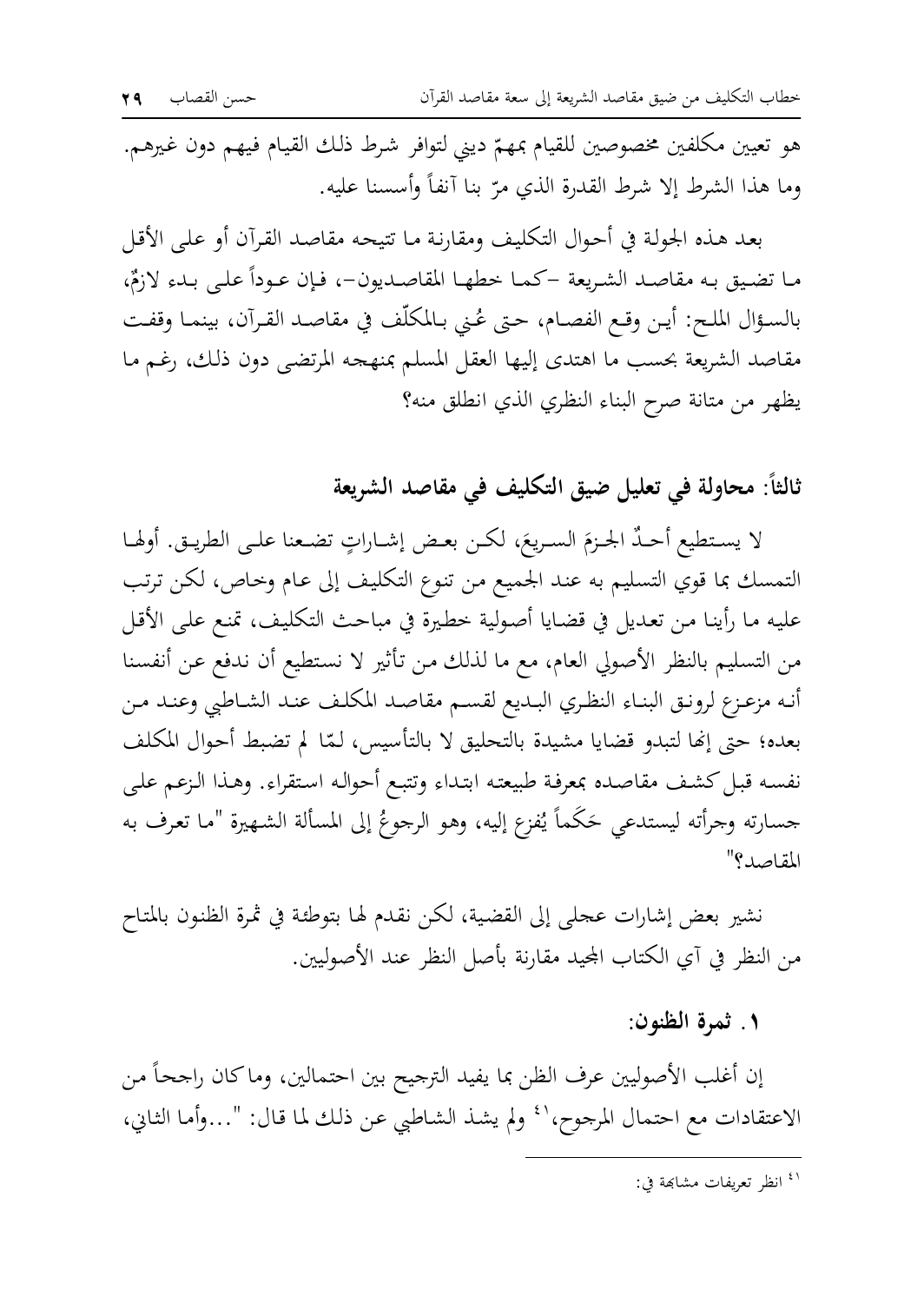وهو الظني الراجع إلى أصل قطعي فإعماله أيضا ظاهر، وعليه عامة إعمال أخبار الآحاد، فإنحسا بيسان للكتساب لقولسه تعسالى: ﴿وَأَنزَلْنَآ إِلَيْكَ ٱلذِّكْرِلِتُبَيِّنَ لِلنَّاسِمَانُزِّلَ إِلَيْهِمْ ﴾ (النحل:٤٤)."<sup>٤٢</sup> لكن هل تشهد مقاصد القرآن بهذا التوجيه؟

لنعد إلى المفسرين الحائمين حول مقاصد القرآن دون أن يواقعوهـا. وهـو عَـوْد ليس المراد منه الركون والاعتماد عليهم، وإنما ليشهدوا ولو بوساطة على لزوم التوقف؛ فإنهم وجدوا لفظ "ظن" في القرآن الكريم المعجز يَرد بمعانِ تفيد في سياقات الشك، كما يفيد في أخـــرى معـــاني اليقـــين. فمــــن الأُولى قولـــه تعـــالى: ﴿ إِنفَظُنَّ إِلَّاظَنَّاوَمَانَحْنُ مِسْتَقِينِينَ ﴾ (الجانيـة: ٣٢). وقولـه سـبحانه: ﴿بَلْ ظَنَنتُوَأَن لَّن يَنقَلِبَ ٱلرَّسُولُ وَٱلْمُؤْمِنُونَ إِلَىٰٓ أَهْلِيهِمْ أَبَدَاوَزُيِّنَ ذَلِكَ فِيقُلُوبِكُمُ وَظَنَنَتُمَوَظَنَّ ٱلسَّوْءِ وَكُنُتُمْ قَوْمًالِوُرَانَ ﴾ (الفتح: ١٢)، وقولـه عز مـن قائـل: ﴿ وَمَا يَتَّبِعُ أَكۡتَٰزُهُمۡٓ اِلۡاَظَنَّأَإِنَّٱلظَّنَّ لَا يُغۡنِىسۡ َلۡـٰٓفِّيِّ شَيۡـَٔٓـَ﴾ (يــونس: ٣٦) أمــا مــا في معــاني اليقــين فكقولـه تعـالى: ﴿وَأَنَّاظَنَنَّآأَنلَنَّ نُعُجِزَلَالَهَ فِى ٱلْأَرْضِ وَلَن نُعۡجِزَهُۥهَزَايَا۞﴾ (الحسن: ١٢)، وقولـه حَجَّكِ: ﴿ ٱلَّذِينَ يَظُنُّونَأَنَّهُم مُّلَقُوٰٓارَبِّهِمْوَالَّهُمُ إِلَيْهِ رَجِعُونَ ۞﴾ (البقرة: ٤٦) إلى غيرها من الآيات التي توقف على هذا التنوع في معاني الظن في القرآن الكريم.

وهـو تنويـع يـدفع ثانيـة إلى تعقـب حـدّ الظـن؛ إذ لـيس في معانيـه الـواردة في القـرآن الكريم مـا يفيـد تفـاوت الظنون لتنضبط للقيـاس الـذي بُني عـليه التعريف، بقوامـه أن الظـن متى قُوي صارٍ يقيناً ومتى ضعف لم يتحاوز حدّ الوهم. ولعل أهـم ما انبني على التنويع التنبَّهُ الدقيق الذي هُدي إليه المفسرون حين نظروا في معاني الظن بحسب من صدر منه؛ فتتبعـوا وروده في القـرآن الكـريم فوجـدوا: "كـل ظـن في القـرآن مـن المـؤمن فهـو يقـين ومـن الكافر فهو شك.''٢ ُ بمعنى أن الظن يتأثر بالمكلَّف فيتنوع، لا بفعل الترجيح بين معايي اليقين أو الشك، وإنما يكون شكاً أو يقيناً بحسب الظّان.

- البصري، أبو الحسين. المعتمد في أصول الفقه، تحقيق: حليل الميس، بيروت: دار الكتب العلمية، ٤٠٣ ه. ج۱، ص٦. - الغزالي، أبو حامد. ا**لمستصفى علم الأصول**، تحقيق: محمد عبد السلام عبد الشافي، بيروت: دار الكتب العلمية، ط١، ج٢، ص٤٤. - الزركشي، البحر المحيط في أصول الفقه، مرجع سابق، ج١، ص١٠٣. <sup>٤٢</sup> الشاطبي، **الموافقات**، مرجع سابق، ج٣، ص١٨٤. <sup>٤٣</sup> قال القرطبي إنه مروى عن الضحاك، انظر توسعاً أوفي: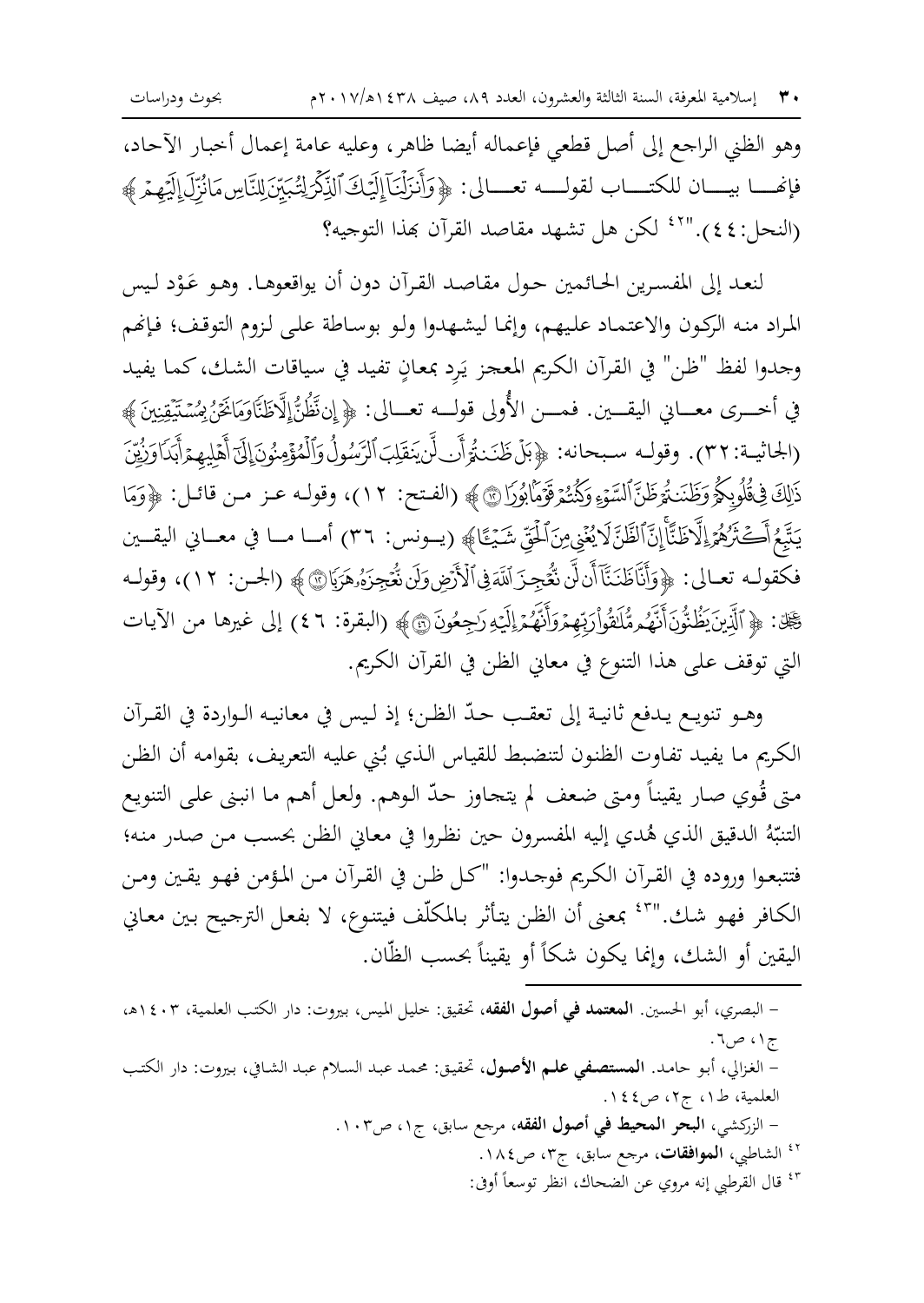وهذه مسألة تبدو في غاية الأهمية لفهم مصدر الخلاف في تعريف الظن؛ لأن تنبيه المفسرين إلى أن الظـن يتنـوع بتقلـب المكلَّـف، تضـعنا علـي أول الطريـق في فهـم أسـباب الحرج الذي حاول الأصوليون تفاديه.

ويسند ما تقدم أن للمفسرين تحرراً في النظر زائداً على ما بمقدور الأصوليين؛ إذ لم ينزعجوا لعدم الاطَّراد في تحديد معنى الظن، لأن الانضباط غير مشروط في تلقى كلام الله تعالى المعجز والمتعبد به. فالظن قد يَرِد من الكافر بمعنى اليقين كما في قوله تعالى: ﴿وَيَـٓاَاٱلْمُجۡرِمُونَٱلنَّارَفَظَنُّوَاۚأَنَّهُمْ مُّوَافِعُوهَـا﴾ (الكهف: ٥٣) الـذي يشـهد لحصـول التحقـق من الكافر في هذا السياق، لكن تبقى مع ذلك القاعدة منسحمة، والطمأنينة لهذا المعنى حاصلة، باعتبار خصوصية كتاب الله تعالى الداعية إلى هذا النظر المخصوص. وعلى هذا فإن لعدول المفسرين في تعريف الظن عن المعنى المتبادر أسبابَه المفسرة التي يحكمها تعدد وروده في القرآن الكريم.

فالظنون إذن توسعة مقصودة لاعتبار المكلف واستيعاب أحواله بالخطاب، فيكون هـو المؤثَّر في الـدليل لا العكس، ويكـون هـو –أي المكلـف- نفسـه عيـارَ مـا تعـرف بـه المقاصد.

## ٢ . الاضطراب فيما تعرف به المقاصد الأصلية:

المبدأ السليم للمسألة ما تقرر في البناء النظري من أن المقاصد هي قصد الشارع وقصد المكلف، وأن بين القسـمين تـداخلاً احتُفـي بـه في بنـاء الشـاطبي. انطلاقـاً مـن أن بعض أقسـام الأول: (قصـد الشـارع في وضـع الشـريعة للإفهـام، فقصـد الشـارع في وضـع الشريعة للتكليف بمقتضاها) إن هي إلا تمهيد لبيان مقاصد المكلف. ليتمحض ما وضع قصداً من الشارع ابتداء لكشف المقاصد الأصلية الخالية من الحظوظ، وهي الأصلية القطعية التي تواترت على إثباتها طائفة عظمى من الأدلة والنصوص، فلا تحتمل تأويلاً، وهيي ترجع لكليـات الشـريعة مـن الضـروريات والحاجيـات والتحسـينات، ُ ۚ وأن هـذه لا

- القرطبي، أبو عبد الله محمد. ا**لجامع لأحكام القرآن**، القاهرة: الهيئة المصرية العامة للكتاب، ط٢، ١٩٧٨م، ج۱۸، ص۲۷۰.
	- <sup>٤٤</sup> الشاطبي، ا**لموافقات**، مرجع سابق، ج٤، ص٢٩.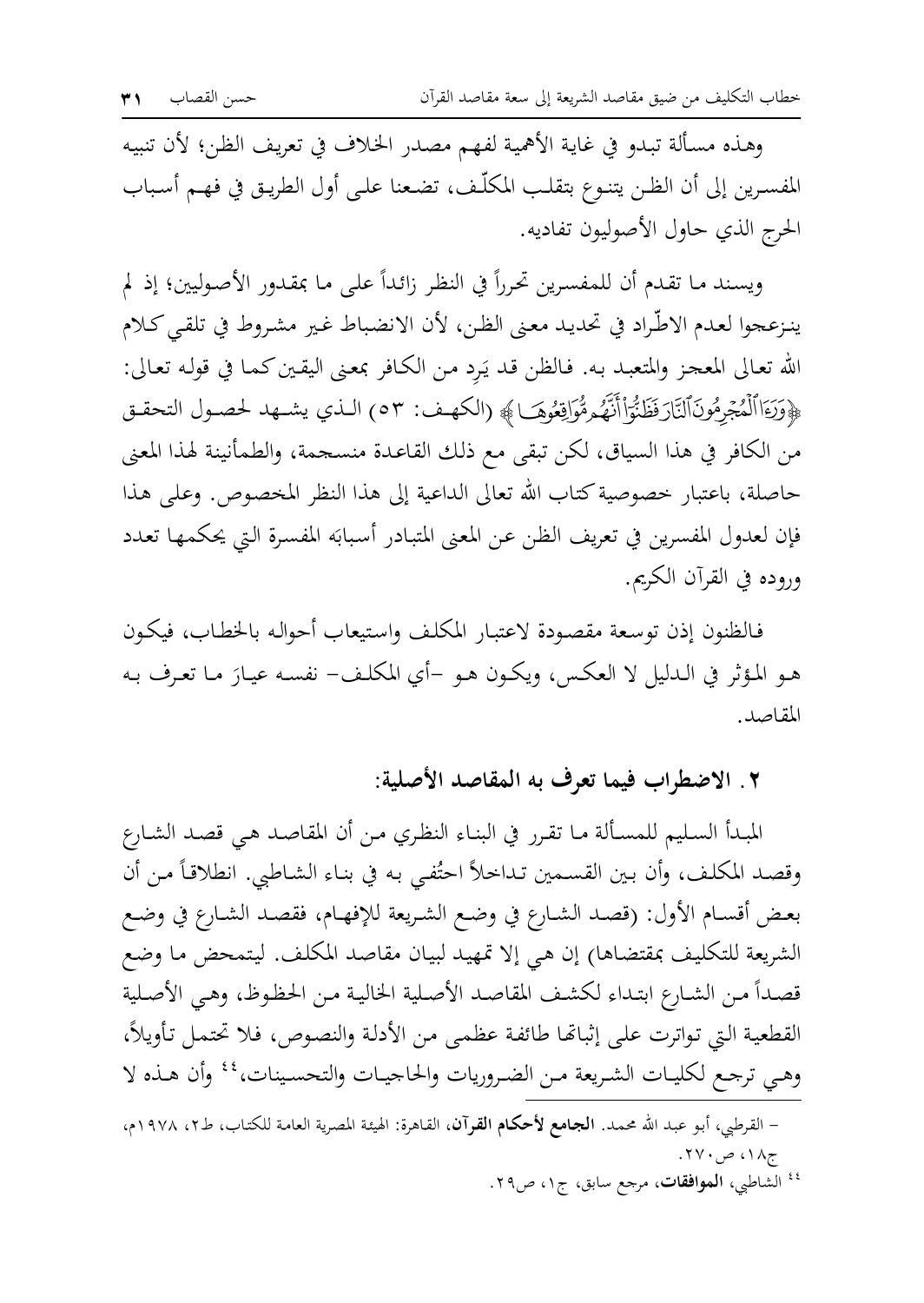إشكال فيها وتشهد لها مقاصد القرآن الكريم، مادامت تعرف بالصريح القاطع من القرآن ثبوتاً ودلالة. بينما المقاصد التبعية، فتلك التي روعي فيها حظ المكلف؛ إذ وجدوها تقع دون مرتبة القطع واليقين، حتى اختلفت حيالها الأنظار والآراء، أو ما اقتضى العقل ظنه، أو دلّ عليه دليل ظني.<sup>٤٥</sup>

بمعنى أن منتهى ما تعرف به المقاصد هو نظرٌ متحردٌ في الدليل الشرعي، وأن هذا الأخير –بحسب اطّراده وثبوته قطعاً ودلالة– تنكشف المقاصد الأصلية، وإلا فما دونها ظنىةٌ، للمكلف فيها حظ.

– شواهد من الاضطراب:

معلـوم أنّ الشـاطبي قـد حـدد الجهـات الأربـع الـتي تعـرف بَمـا المقاصـد، فاشـترط في المقصـد الأصـلي أن ينكشـف بـالأمر أو النهـي الصـريحين غـير مسـتفادَين ظنـاً وتـأوّلاً، كاستفادة النهي عن أضداد المأمور به مثلاً.'`<sup>٤ ثم</sup> زاده علماء المقاصد تحصيناً لما نتِّهوا إلى أن السُّنة ليست مظنةَ مقاصد قطعية، ومثَّل الشاطيي لذلك بمسألة النيابة في الحج التي رد أخبار الآحاد الشاهدة لها، قائلاً: "وهذه الأحاديث –على قلتها– معارضة لأصل ثابت في الشريعة قطعي. كمـا تقـرر أن خـبر الواحـد لا يعمـل بـه إلا إذا لم يعارضـه أصـل قطعي.''<sup>٤٧</sup> ثم علل محمد الطاهر ابن عاشور -بعده- صعوبة الاعتماد على السُّنة في كشف المقاصد الأصلية بندرة المتواتر بنوعيه فيها؛ التواتر المعنوي والتواتر العملي من مشـاهدة عمـوم الصـحابة للفعـل المكرر مـن رسـول الله ﷺ. فواضـح أن هـذا تعجيز يبعـد أخبار الأحاد.<sup>^٤</sup> لكن ذلك التقرير وذاك الحزم المعبر عنهما في الجهات التي تعرف به المقاصد، قد يتبددان إذا ما توقفنا عند الجهة الثالثة مما تعرف به المقاصد؛ تلك التي قال فيهـا الشـاطبي: "سـكوت الشـارع عـن الحكـم مـع أن موجبـه الـمُقتضِي قـائم...فهـذا السكوت فيه كالنص."

> <sup>ه؛</sup> ابن عاشور، **مقاصد الشريعة**، مرجع سابق، ص ٢٣٦. <sup>٤٦</sup> الشاطبي، **الموافقات**، مرجع سابق، ج٢، ص٤٦. <sup>٤٧</sup> المرجع السابق، ج٢، ص٣٦٧. <sup>٤٨</sup> ابن عاشور، **مقاصد الشريعة**، مرجع سابق، ص ٢١٦–٢١٧.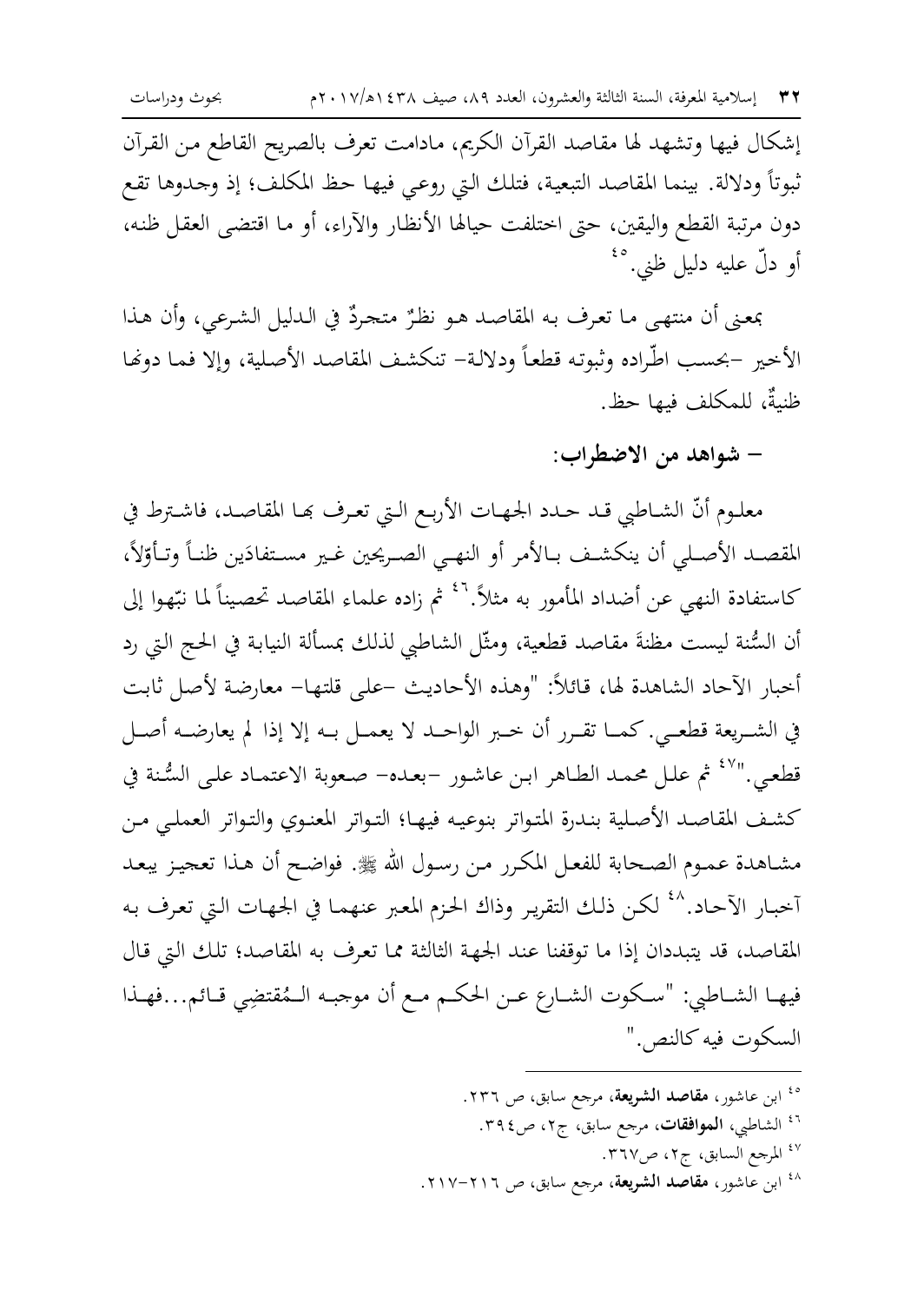فغير خفيي هنا أنه عـاد بـالنقض علىي الأصـل الأول، الـذي هـو مجـرد الأمـر والنهـي الصريحين؛ إذ كيف يستقرأ سكوت الشارع مع توافر داعيي البيان والتشريع؟ وكيف يكون نصأ وهو سكوت؟

إن مما يزيد الريبة أنْ ربط ابن عاشور أيضاً بَمذه الجهة سبب تنوع المقاصد، وأن للشارع في شرع الأحكام مقاصد أصلية ومقاصد تبعية؛ فمنهـا منصـوص عليـه ومنهـا مشار إليه، ومنها ما استقرئ من المنصوص. وليس يُخفى ابن عاشور هذه الحقيقة لـمّا صرح: "واعلم أن مراتب الظنون في فهم مقاصد الشريعة متفاوتة بحسب تفاوت الاستقراء المستند إلى مقدار ما بين يدي الناظر من الأدلة، وبحسب خفاء الدلالة وقوتَّفا.''<sup>٤٩</sup> على أنَّ بلج هذه القضية عند ابن عاشور مفتاح لفهم إضافته الحقيقية في المقاصد، لأنه عرك محاولة استقراء المقاصد الجزئية للأبواب الفقهية فعركته، لكنه لم يسلَم –فيما نزعم– من التناقض في هذه المسألة، ولا سلم منها الشاطبي قبله. خصوصاً حين التمثيل للمقاصد بقسميها، مما يعجل بالاستنتاج أن علماء المقاصد اهتموا بالدليل، فأفلتوا –فيما نزعم وبحسب هذا التعليل– المكلفَ وأهملوه حتى انحصر النظر في المقاصد في أدلة الأحكام بغية التحكم في ظنياتها الغالبة، فوقع التناقض بين القواعد المقررة والشواهد المبنيِّة أولاً، قبل التنزيل عملاً.

ومن أمثلة ذلك، أننا إذا سلَّمنا بالقاعدة في المقاصد التبعية "أن الخلاف فيها ممكن مسلَّم" بسبب احتلاف المدارك في الظنون كمـا عللوا، فإننا لانعدم اضطراباً في التمثيل للمقاصد الأصلية نفسها، تلك التي نظن جميعا أنها سهلة الكشف لتواترها واطّراد علتها.

فلقد تقدم كيف أن الشاطبي وابن عاشور بعده قد جعلوا السُّنة غير مؤهلة للمقاصد القطعية، ومع ذلك فكثير مما أثبتوه من مقاصد قطعية إنما هو من فهم في السُّنة لا من صريح في القرآن؛ ومن ذلك أن ما اشتُهر مقصداً أصلياً لقصر الصلاة سفراً من أنه رفع الحرج وأنه رخصة ومِنّة، ليس منصوصاً في القرآن الكريم؛ إذ ربطت فيه بالخوف من فتنة الكافرين ﴿ وَإِذَاضَرَيْتُمْ فِى ٱلْأَرْضِ فَلَيْسَ عَلَيْكُمْ جُنَاحٌ أَن تَقْصُرُواْمِنَ ٱلصَّلَوٰةِ إِنْ خِفْتُرَ أَن يَفْتِنَكُمُ ٱلَّذِينَ كَفَرُوَّأْ إِنَّ أَلْكَفِينَكَانُواْلَكُوعَدُوَّامُّبِينَا۞﴾ (النسـاء: ١٠١). وإنــا لا ننكــر ذلـك المقصــد في قصــر

<sup>&</sup>lt;sup>٤٩</sup> المرجع السابق، ص٢٦٠.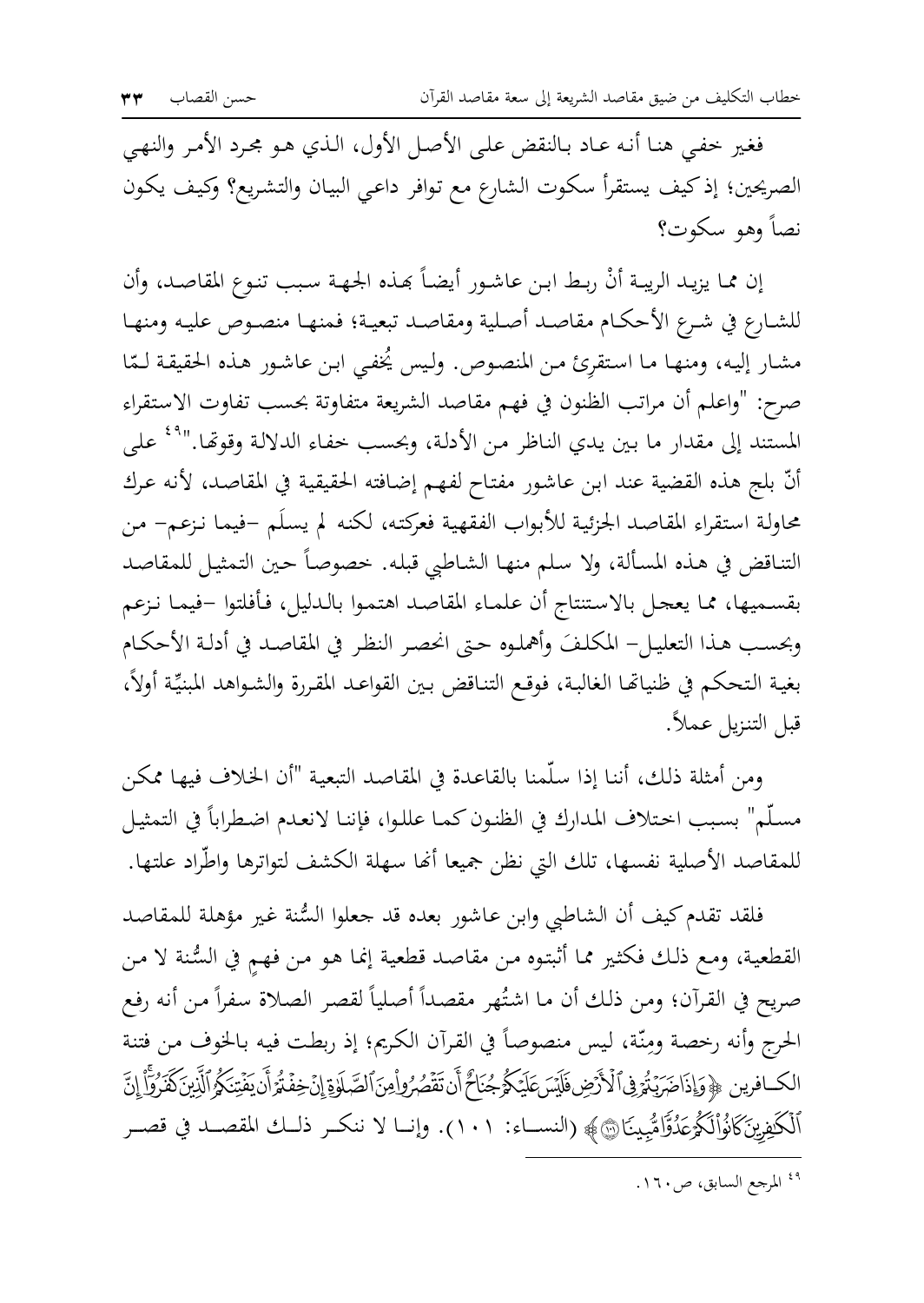٣٤ إسلامية المعرفة، السنة الثالثة والعشرون، العدد ٨٩، صيف ١٤٣٨ه/١٠١٧م

بحوث ودراسات

الصلاة، لكنه يعسر علينا إرجاع كشفه بما قال المقاصديون إلى الصريح من القرآن، بينما هو من السُّنة الظنية من غير إنعام نظر ولاكثير تأمل.<sup>..</sup>°

مثالٌ آخر أوضح في بيان المفارقة بين التنظير والتنزيل لهذه المقاصد القطعية؛ وهو ما ذكره شيخا المقاصد معاً من مقصد النكاح، بجعله أصلياً في حفظ النسل والنسب. قال الشاطبي يمثل للمقاصد الأصلية الجلية لجلاء الدليل "مثال ذلك النكاح فإنه مشروع للتناسل بالقصد الأول ويليه طلب السكن،'' `` مع أن صريح القرآن يشهد بـالعكس. فمقصد حفظ النسب والنسل لم يذكره القرآن، ولا استُفيد من صريحه نتيجة استقراء. بل إن الأقرب أن جعل القرآن الكريم السكن مقصداً أصليا للنكاح بصريح قولـه تعـالى: ﴾ وَمِنۡ ءَايَنۡتِهِۦٓأَنَّ خَلَقَ لَكُمۡمِّنۡ أَنفُسِكُمُۚ أَزْوَلَجَالِّلَّسَّڪُنُوۡۤاٰ إِلَيۡهَا وَجَعَلَ بَيۡنَكُم مَّوَدَّةً وَرَحۡـمَةًۚ إِنَّ فِى ذَلِكَ لَآيَـٰتِ لِقَوْمٍ يَتَفَكَّـنُونَ ۞﴾ (الروم: ٢١). فلا أحد قال إن الإنجاب من السكن، بل ظـاهر القـرآن أن الإنجـاب قصـد تبعـي، بـل هـو وسـيلة إلى السـكن بـدليل قولـه تعـالى: (ومن أنفسكم) أي خلق لكم من جنسكم إناثاً تكون لكم أزواجاً، كما تردد عند غير واحد من المفسرين. وإذ نتوصل إلى هذا، فإننا نستحضر الشاطبي في تنظيره؛ إذ يلح علي أن: "العلـل إن كانـت معلومـة اتبعـت، فحيـث وجـدت وجـد مقتضـى الأمـر والنهـى مـن القصد وعدمه... وإن كانت غير معلومة فلا بد من التوقف عن القطع على الشارع أنه قصدكذا وكذا." "

ولسنا نحد عند ابن عاشور أيضاً غير هذا التوجيه لمقصد النكاح، وإن بدا متعقباً، قال: "وأما حفظ الأنساب ويعبّر عنه بحفظ النسل، فقد أطلقه العلماء ولم يبينوا المقصود منه... فإن أريد به حفظ الأنساب أي النسل من التعطيل فظاهر عدّه من الضروري.. وإن أريد بحفظ النسب حفظ انتساب النسل إلى أصله.. فقد يقال إن عدّه من الضروري

- `° عن يعلي بن أمية قال: سألت عمر بن الخطاب قلت (ليس عليكم جناح أن تقصروا من الصلاة إن خفتم أن يفتنكم الذين كفروا) وقد أمن الله الناس؟ فقال لي عمر: عجبت مما عجبت منه، فسألت رسول الله ﷺ عن ذلك، فقال: "صدقة تصدق الله بحا عليكم، فاقبلوا صدقته." أخرجه مسلم في كتاب صلاة المسافرين وقصرها، باب صلاة المسافرين وقصرها، رقم الحديث ٦٨٦.
	- <sup>۰۱</sup> الشاطبي، **الموافقات**، مرحع سابق، ج۲، ص۳۹٦. <sup>07</sup> المرجع السابق، ج٣، ص٤٢٩.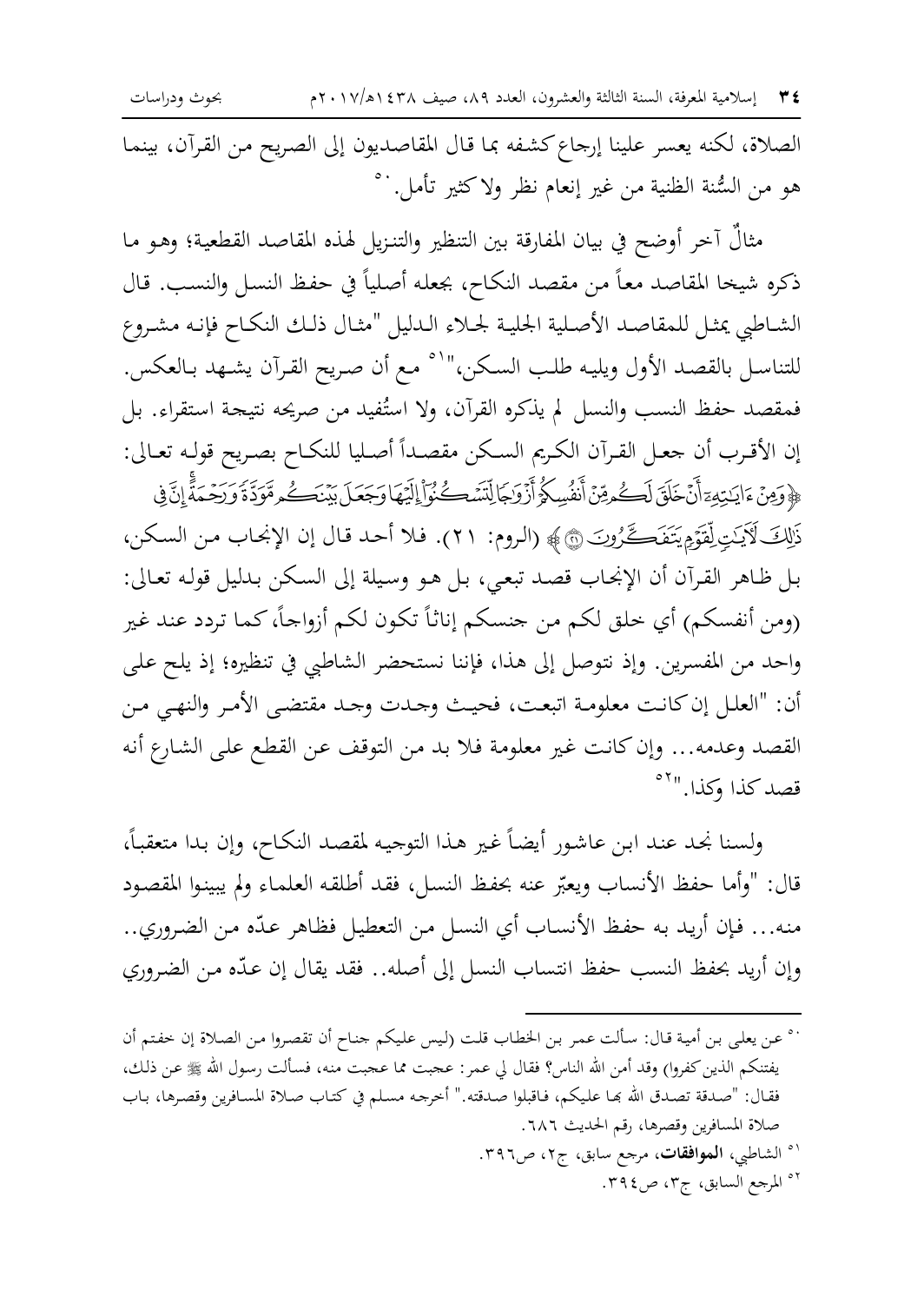غير واضح.. فيكون حفظ النسب بحذا المعنى من الحاجي.''<sup>٥٣</sup> فبهذا التردد لم نعد نستطيع القطع أيهما الأصلي وأيهما التبعي، لكن لا يخفي في ذلك تأثير خبر الآحاد (تكاثروا تناسلوا) وما تبعه من شرح معنى المباهاة بكثير من التكلف. وهذا يناقض مرة أخرى ما سطروه في طرق معرفة المقاصد.

فلا شيءِ منضبط إذن، حتى فيما ظن قطعياً سهلاً لا حلاف فيه. والأبعد في ذلك أنه يشكك في القوائم التي أقيم عليها بناء ما تعرف به المقاصد. فعلى أي استقراء وقفوا؟ بل هل وقع الاستقراء أصلاً؟

– طبيعة الاستقراء المقاصدي:

مـا مـن شـك في أن تقسـيم المقاصـد مبـني علـى اسـتقراء، لكننـا لا نظنـه الاسـتقراء الكامـل بمعنــاه الأصــلي المتبــادر . خصوصــاً مــع التصــريح بقلــة القطــع مــن المقاصــديين أنفسهم، وإن رهنوا به المقاصد الأصلية القطعية؛ فما هو إلا استقراء كلى وليس عامّاً.

يدفع إلى هذا الظن أن شيخ المقاصد لم يجعل الاستقراء مما تعرف به المقاصد، وإن حاول الريسوني في دراسته أيما محاولة لنسبتها إليه عَنوة.<sup>٤٠</sup> ولسنا نظن عقلاً وقّاداً منظماً تنظيماً سليماً كعقل الشاطبي قد نسبَ أو ذهل عن مسألة خطيرة كهذه، حتى يحتاج من يكملها له أو يعتذر له.

إن الشـاطبي قاصد فيمـا نعتقـد ألا يـدعى كشف المقاصد بالاستقراء، فهـو القائـل: "فاستدللنا بذلك على أن كل ما لم ينصّ عليه مما ذلك شأنه هو مقصود للشارع."°° ولعـل ذلـك مـا قـد دفـع الريسـوني في دراسـته إلى أن يسـتغرب، بمـا يقـرب مـن التهمـة بالتناقض، بين جمع الشاطبي لاعتبار الظنون الغالبة جهةً لمعرفة المقاصد، واشتراط الصريح من الأمر والنهي غير المستفادَين في المقاصد القطعية.

- <sup>05</sup> ابن عاشور، **مقاصد الشريعة الإسلامية**، مرجع سابق، ص٢١٣.
- <sup>04</sup> الريسوني، أحمـد. **نظريــة المقاصــد عنــد الإمــام الشــاطب**ي، فيرجينيـا: المعهـد العـالمي للفكـر الإســلامي، ط٤،  $.7\lambda$ ۳ -  $7\lambda$ ۲ ههر ۱۹۹۰م، ص۲۸۲ - ۲۸۳.
	- °° الشاطبي، **الموافقات**، مرجع سابق، ج٢، ص١٠.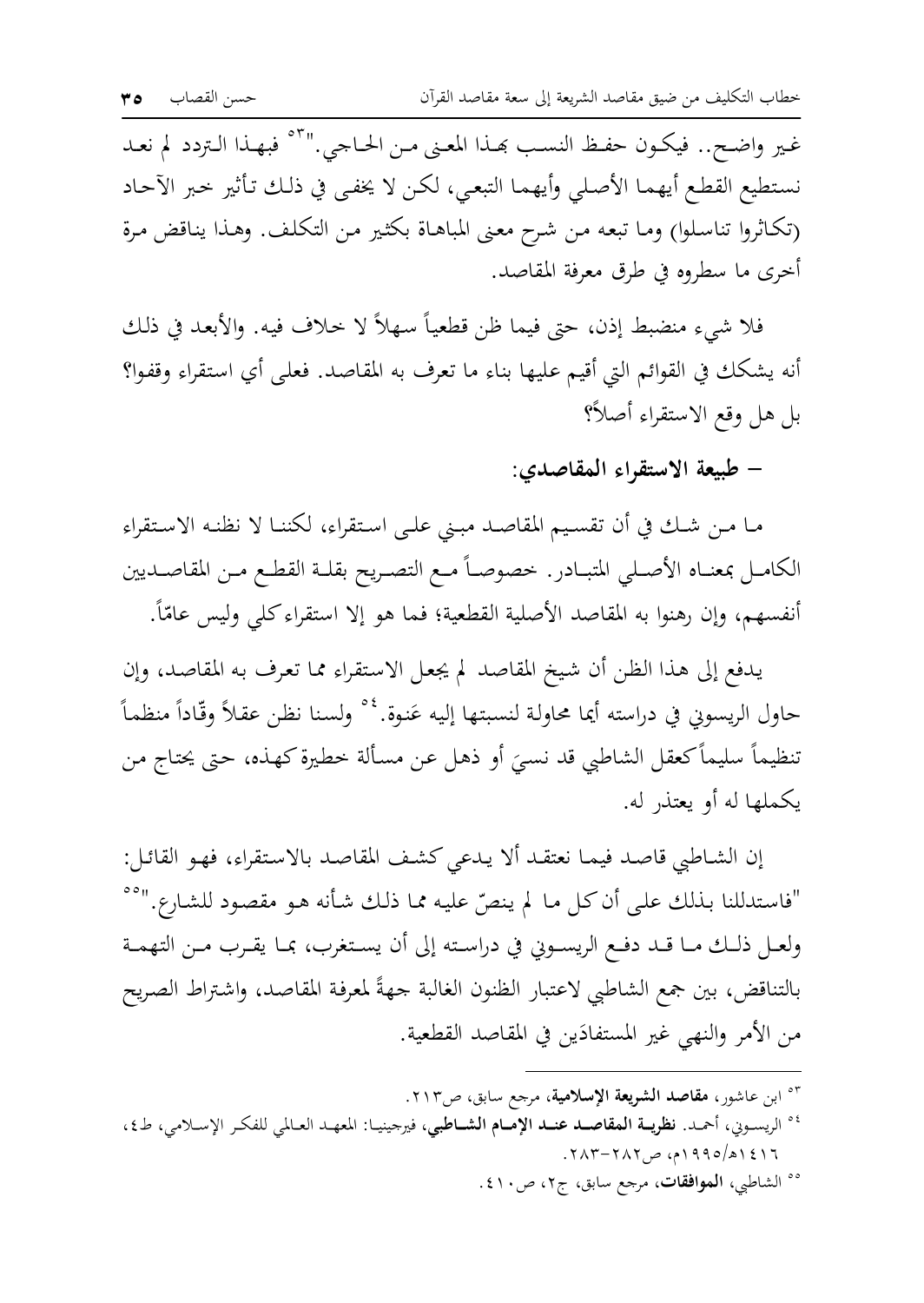أما ابن عاشور فقد نص صراحة على أن الاستقراء جهة لمعرفة المقاصد. وهو تصريح مفهوم غير مشكل لاعتبارين، أولهما ما قد وقفنا عليه لماكشفنا مخالفة التنزيل عنده أيضاً للتنظير، والثـاني أن ابن عـاشـور قـد رام في مشـروع لاحـق استقراء القواعـد الكليـة للأبـواب التي هي كلية باعتبار وجزئية بآخر، طلباً للقطعية التي دلَّ عليها الشاطبي، ولم يسعَ إليها بالاستقراء؛ لأن الغاية تصريحاً كانت هي الوقوف على قواعد متفق عليها بين متقدمي الفقهاء مستخرجة من خلافهم، لكنها متحكِّمَة فيما يسير عليه المتأخرون في مناهج الفتوى. ليتحصل لنـا مـن كـل ذلـك أن الاستقراء عنـد كليهمـا مجـازٌ غـير حقيقـة، وأنـه استقراء بالواسطة.

وهي نتيجةٌ، الوصولُ إليها يشكك في كثير مما اشتهر من استفادة الشاطبي ومن بعده من الأصوليين؛ لأن الاستفادة من هؤلاء إنما تنفع بعد استقراء، وهذا لم يدّعه الشاطبي ولا رامه من الموافقات. بل إن نقد ابن عاشور للشاطبي لم ينصب على هذه الحيثية المشتركة؛ فسكوت الشاطبي عـن الاستقراء العـام تصريحٌ بعـدم الاعتمـاد عليـه في كشف المقاصد. كما أن تصريح ابن عاشور مخصَّص بعبارات أخرى منه تفيد أنه يقصد الاستقراء الكلَّى لا الحقيقي؛ فكثيراً ما يقول إني لا أقصد ما قصده الأصوليون.

وعلى كل ذلك. فإنه لكلامٌ دقيقٌ يستحق التوقف عنده، ما ذكره محمد الفاضل ابن عاشور بشأن أصول علم المقاصد عند الشاطبي والمؤثرات فيه؛ فقد نبهنا إلى أمر مهم هو أن المقاصد ليست تطويراً لأصول الفقه بـل هـي تطوير لعلـم القواعـد الفقهيـة: "فكـان الذين تكفلوا ببيان غايات الفقه وحكمه وعلله والمصالح المعتبرة فيه إنما هم الفقهاء لا الأصـوليون.''`` ذلـك أن الفقهـاء هـم الـذين اتجهـوا إلى البحـث عمـا يسـمي حكمـة المشروعية، فبحثوا في تحكيم المصالح ووازنوا بين الأقوال الفقهية وما يكون منها أكثر تحقيقاً للمصالح.

ويدفعنا لاعتبار هذا القول إن النتيحة التي وقفنا عليها من تعذر الاستقراء بمعناه الحقيقي تلائم هذا التحليل من جهتين:

<sup>&</sup>lt;sup>07</sup> ابن عاشور، **محاضرات**، مرجع سابق، ص۲٦۲.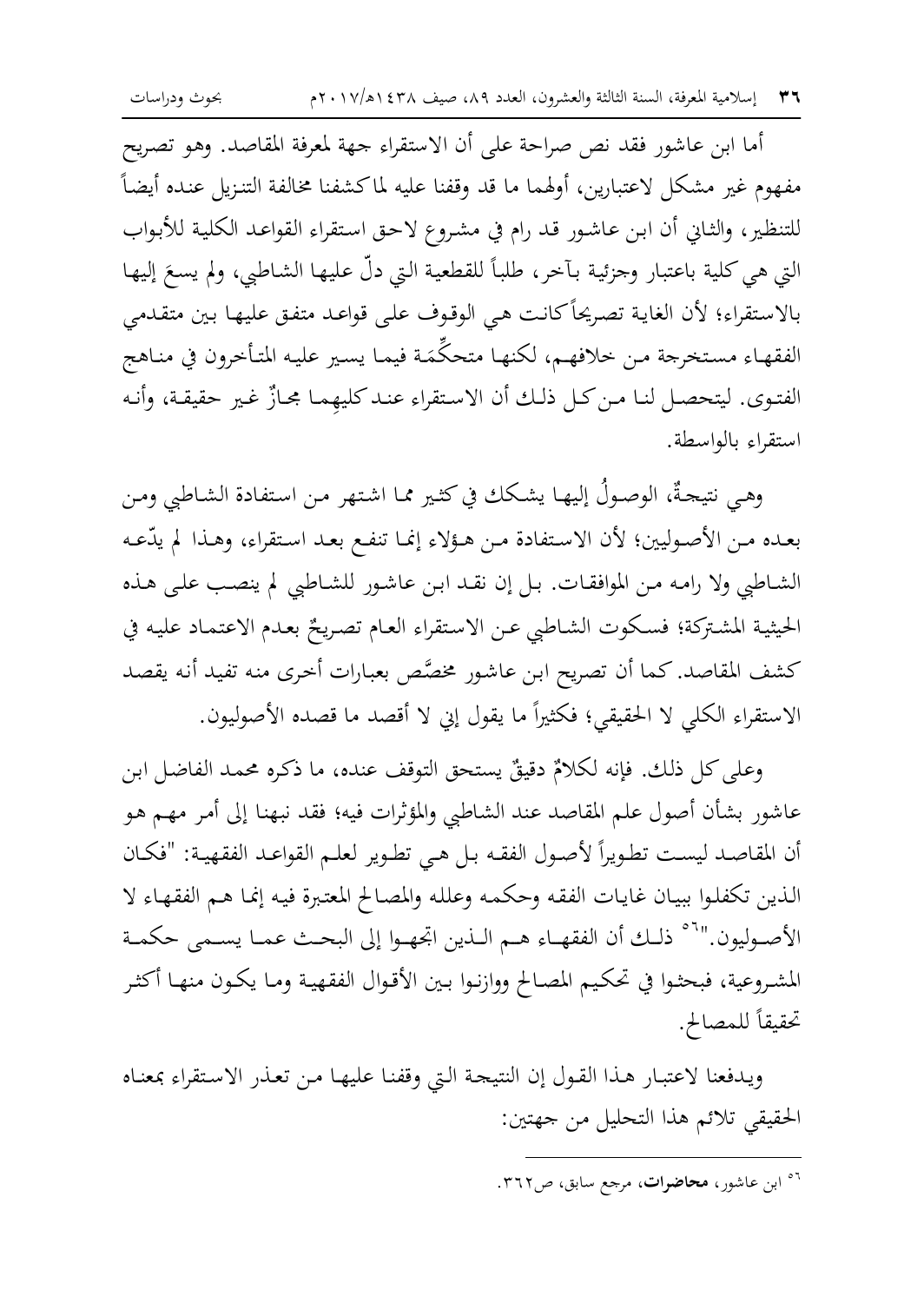الأولى: طبيعة علم القواعد نفسه؛ فمحاله التغليب. فليس يمانع في الاستقراء الكلبي المحازي، لأن القواعـد الفقهيـة لا تنخـرم بالاسـتثناء، بـل إنـه يشـهد لهـا. بخـلاف قواعـد المقاصد، فهذه يلزمها الاستغراق لأنَّها مظنة قطع.

والثانية: إن شيوخ الشاطبي الثابتين في ترجمته هم علماء القواعد وليس علماء أصول الفقـه. بـل إن الشيخ الـذي لزمـه الشـاطبي هـو أبـو عبـد الله المقَّـري، وهـو الـذي سمـا بعلـم الأصول القريبة –القواعد الفقهية—، فأفصح أن غرضه من كتابه البديع في القواعد تأصيل مبادئ كلية لا اختلاف فيها بين المذاهب، وأن يستخرج بالتبعية من تلك المبادئ الكلية طرقاً تطبيقية فرعية لما تسبب في اختلاف المذاهب. ولعل من أُثَرِه في الشاطبي ما يظهر لكلِّ مَن تأملٍ مقدمة الكتابين من تماثلٍ غايات التأليف لديهما. ولعل الشاطبي هو العالم الفتَّاح الذي رجاه الونشريسي لكتاب المُقْري، فيمـا حكـاه عنـه صـاحب نيـل الابتهـاج: "قواعـد المُقَّـري كتـاب غزيـر العلـم، كثـير الفوائـد لم يسـبق إلى مثلـه لكنـه يفتقـر إلى عـالم فتّاح. "``

ومهـم يكـن مـن أمـر، فهـذه قضية أخـري أكتفـي منهـا بوجـه الشـاهد في قضـيتنا في التكليف، على أن مقاصد القرآن تلحّ علينا أن نتحرر من قيود مقاصد الشريعة المتشبثة بمقولاتٍ تحمل المكلف، بسبب الشغف بحلم الخروج بالرأي الواحد الذي لا يختلف فيه الشاطبي وابن عاشور عن غيرهما، وفق تنميط حالم بوحدة الأحكام وبوحدة الإنسان، مما ابتلـي بـه العقـل المسـلم مـن أي موقـع كـان؛ حاكمـاً ومحكومـاً، مجتهـداً ومقلـداً، فـاعلاً ومنفعلاً.

فشتّان بين تلك المقاصد، وآفاق مقاصد القرآن الكريم، بالاعتبار الحضاري الـذي أطَّر هـذا البحـث في جملتـه. علـي أن النتيجـة المهمـة الـتي تبقـي مـن كـل ذلـك، هـي أن الاهتمام بمقاصد القرآن قد يفتح أفاق من إعادة تشكيل العقل المسلم في فعله الحضاري الذي طالما ظنه أساساً بينما هو مجرد نتاج ومظهر.

<sup>°°</sup> التنبكتي، أحمد بابا أحمد، <mark>نيل الابتهاج بتطريز الديباج</mark>، القاهرة: مطبعة المعاهد، ط،١، ١٣٥١ه، ص٤٥٤.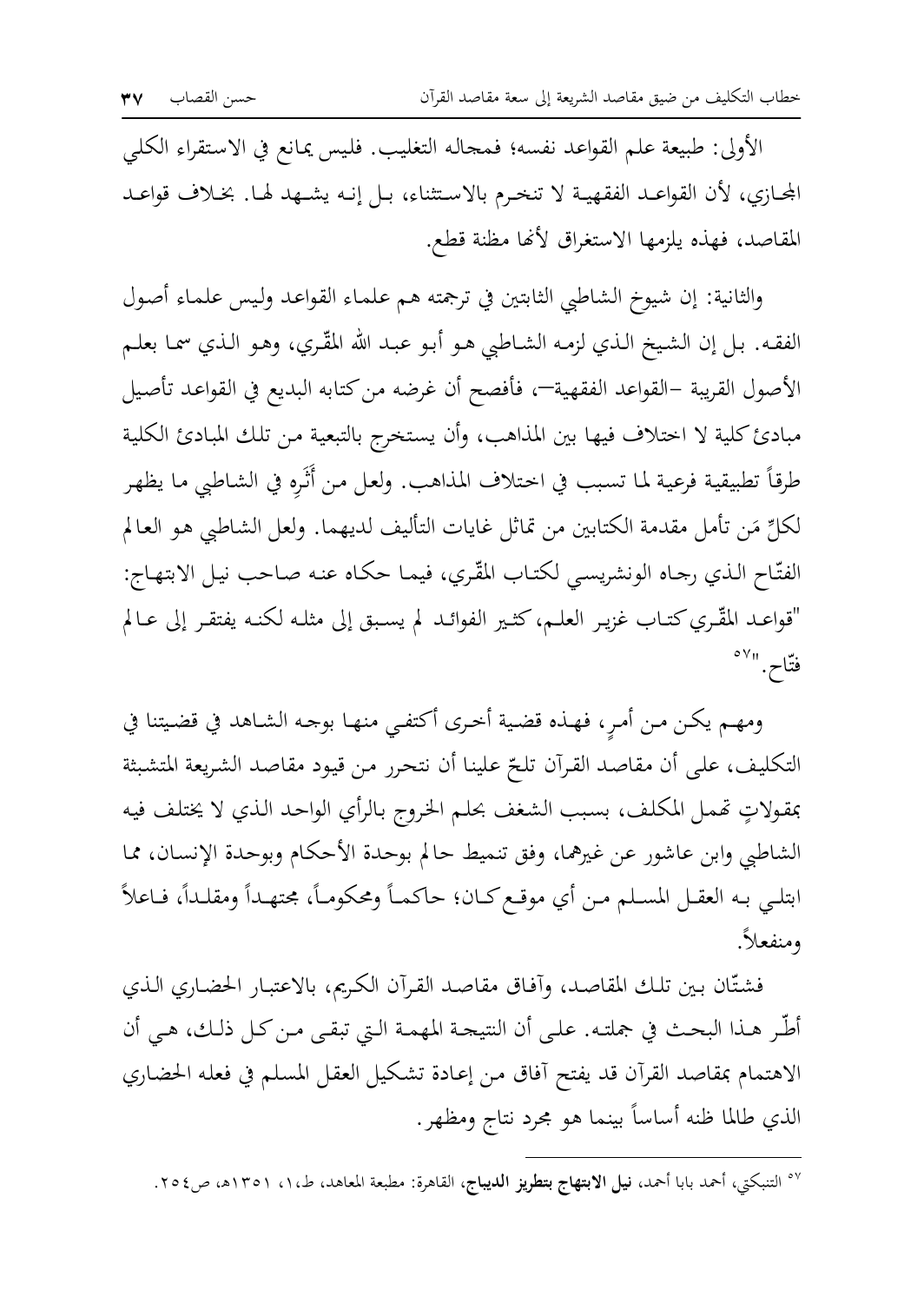خاتمة:

وفي الختـام، إن هـذا البحـث –بـالرغم مـن كـل ذلـك الســجال- لا يـروم التقصّـي والتحقيق ولا الهدم والتشكيك، بقدر ما يأمل أن يدل دلالة جديدة على طريق رصينة في الاحتفـال بالمقاصـد، بحيـث يكـون منطلـق ذلـك كلُّـه الإنســان المكلـف باعثـاً ومـآلاً، في انسحام مع السَّنن الكوني في البناء الحضاري للأمم العظيمة الذي قوامه أن تُعيِّر عظمتها بمدى حركة الفاعل الإنسان.

وإن المدخل السليم لذلك هو استثمار الإذن العام في تدبر القرآن الكريم من غير حجاب مقولات نظرية عقلية تُطبق عنوة على وحي معجز . ولقد وقفنا بعض وقوفٍ عند حركة اللفظ القرآني العصية على الضبط، ما دامت تلك حركة مقصودة في الوحى ذاتِه خدمةً للمكلفين، لتسعهم الشريعة كما وردت نقية في الوحي. كما وقفنا بالمقابل على عسر وصعوبة انطباق القواعد التي وإن توصل إليها النظر الأصولي بكفاءة عالية، إلا أنها ليست تسمو دائماً لاستيعاب كل خطاب التكليف في الوحي. فيُستفاد من ذلك النظر السامي، لكن دون الرّكون إليه كلية.

ولقد مُثل لذلك بجملة مباحث في التكليف، أولهاكيف يقع الاضطراب ابتداء في الحد الأصولي الذي سلَّم به علمـاء المقاصد وعولـوا عليـه في تشـييد مقاصـد المكلـف، وكيـف أن عـوارض الأهليـة واخـتلال شـروط التكليـف تضـيق عـن تفسـيرها مقـولات الأصوليين، مقارنـة بالمتـاح مـن النظـر في القـرآن الكـريم المعتـبر لأحـوال المكلفـين. ليـتم الانتقال إلى مباحث الرخصة والعزيمة التي تنشط من عقالها الذي لا ينكر أي أصولي إذا ما اعتبر المكلف ابتداء قبل مقاصده. ولعل سنام ذلك التمثيل قد حصل بقضية تعيين المخاطب بالواجب الكفائي، مع ما لها من أثر مستقبلي على التأسيس الصلب لمعالم الشخص الاعتبـاري في التفكير الفقهـي والتشـريعي الإسـلاميين، بتوجيـهِ لتمييـز خطـاب الجماعة من خطاب الفرد.

وتـوج البحـث ختامــاً، بمحـاولتين في بيــان حاجــة علــم المقاصـد لتعـديل مباحـث التكليف وفق المتبادر من مقاصد القرآن من غير تكلُّف؛ الأولى في استثمار الظنية الغالبة